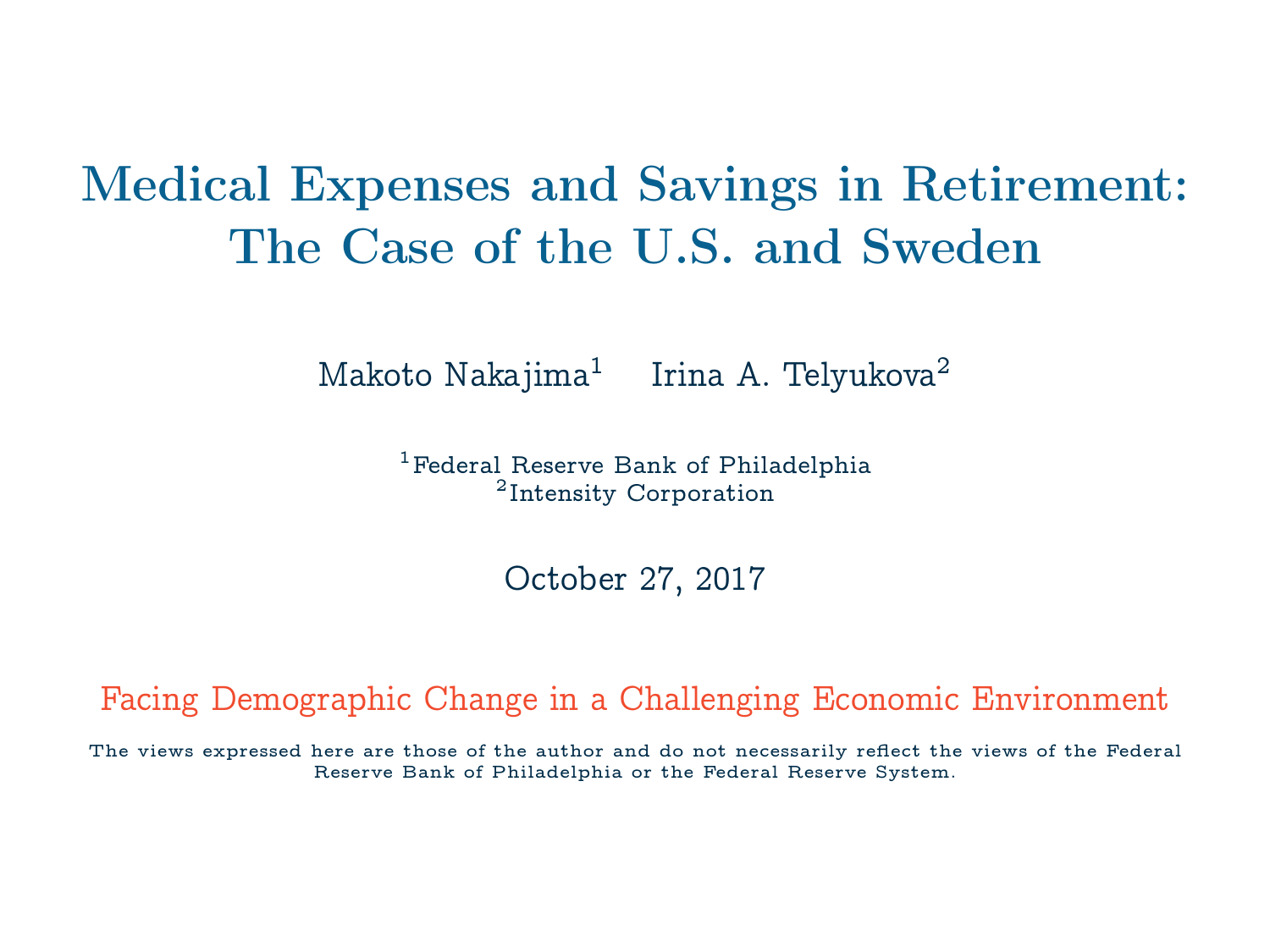### Background: Retirement Saving Puzzle

- In the U.S., many people die with positive wealth. Why?
	- Risks: longevity, healthcare (medical and long-term care) expense (De Nardi et al. (2010), Poterba et al. (2010))
	- Bequest motives (Hurd (1989), Lockwood (2012))
	- Public care aversion: Social Security and Medicaid (Hubbard et al. (1995), Ameriks et al. (2011))
	- Difficult to identify: risks vs. bequest.
- Most study only net worth; model a single asset.
	- Nakajima and Telyukova (2012): role of housing.
- Important issue, especially with aging society.
	- Effects of pension or health insurance reform to aggregate savings.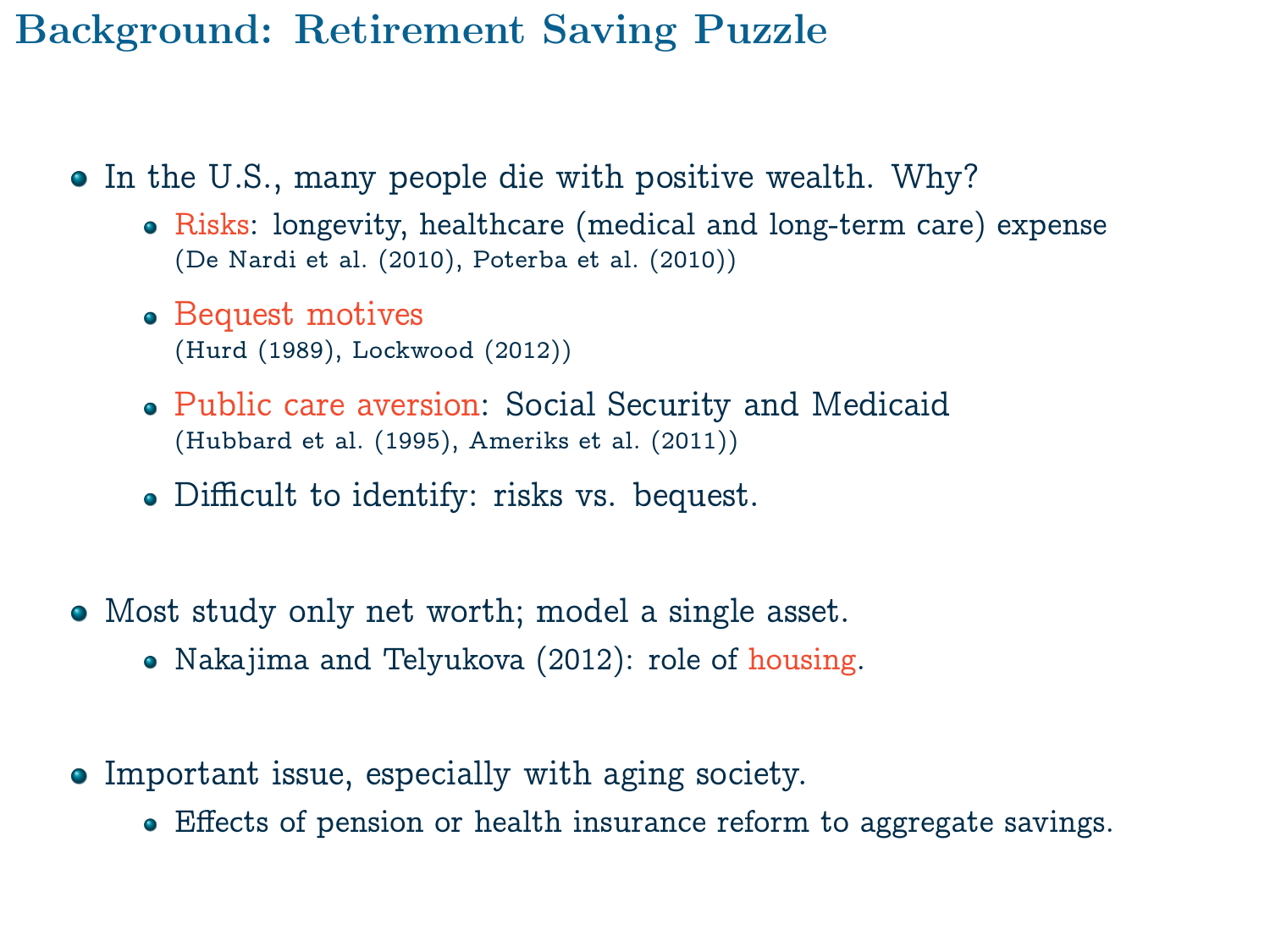This Paper: Delve Deeper Using Cross-Country Variation

#### <sup>1</sup> Document cross-country facts on saving in retirement

- Net worth
- Homeownership rates
- Housing and financial assets
- Debt

<sup>2</sup> U.S. vs Sweden: What accounts for differences in dissaving?

- Out-of-pocket (OOP) healthcare expense risk.
- Housing/mortgage markets
- Policy (social safety net, tax)
- Social norm  $(\rightarrow$  bequest)

<sup>3</sup> Quantify role of healthcare expanse risk in asset decumulation

- How much of the difference in saving patterns is accounted for by differences in risk characteristics?
- How does risk impact housing and financial assets differently?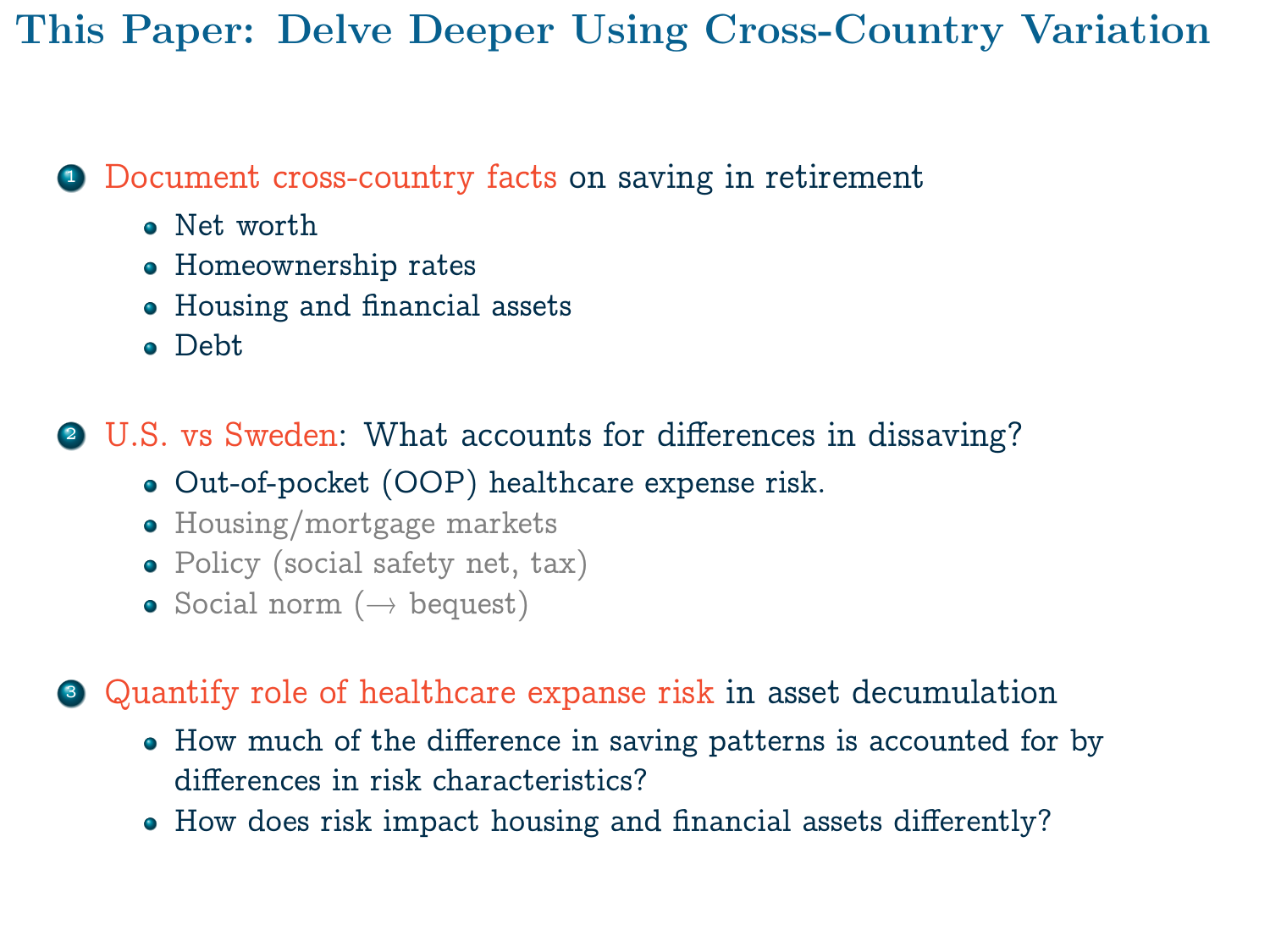### **Literature**

• Retirement saving puzzle:

De Nardi et al. (2016), Hurd (1989), Hubbard et al. (1995), Poterba et al. (2010), Love et al. (2009), Ameriks et al. (2011), De Nardi et al. (2010), Lockwood (2012).

Housing in retirement:

Venti and Wise (2004), Nakajima and Telyukova (2012, 2016, 2017)

Cross-country comparison (HRS, SHARE, ELSA): Angelini et al. (2014), Christelis et al. (2013), Blundell et al. (2016).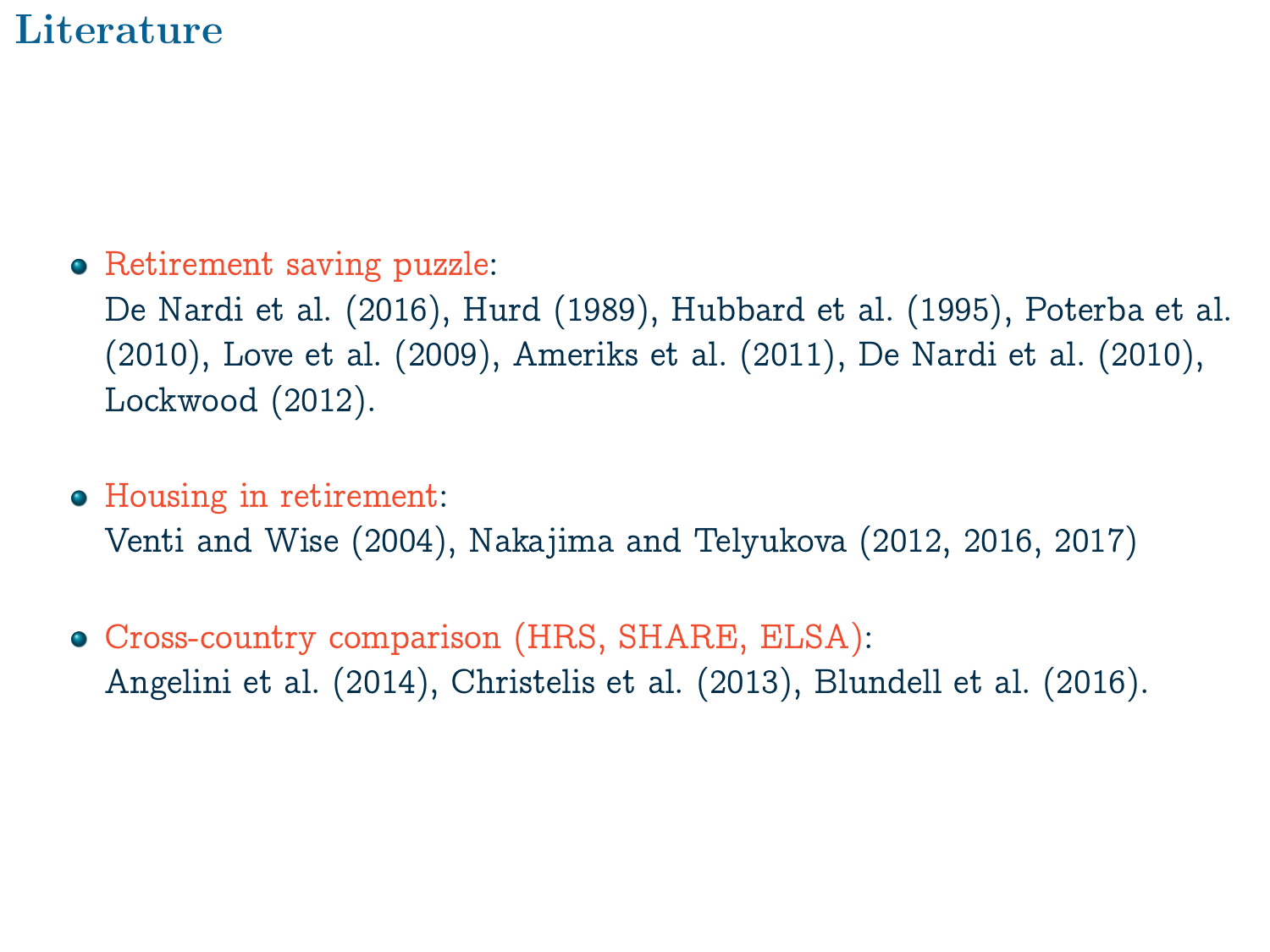#### CROSS-COUNTRY DATA FACTS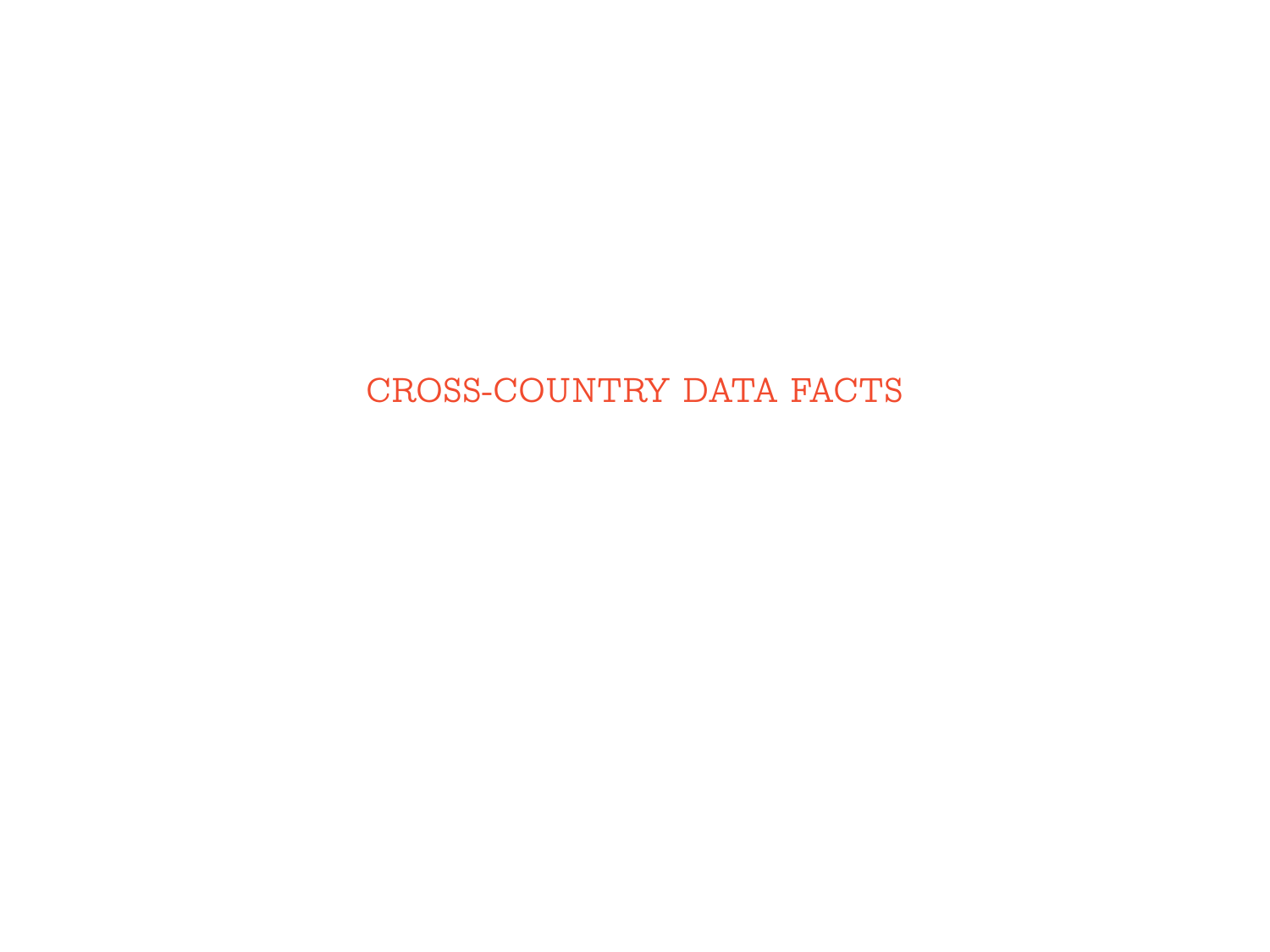### The Data

- We use three (longitudinal) data sets:
	- Health and Retirement Study (HRS) U.S.
	- English Longitudinal Study of Ageing (ELSA) U.K.
	- Survey of Health, Ageing and Retirement in Europe (SHARE) continental Europe
- 2006 cross-section.
- ELSA, SHARE: do not oversample the oldest old.
- ELSA, SHARE: almost no information on nursing home population.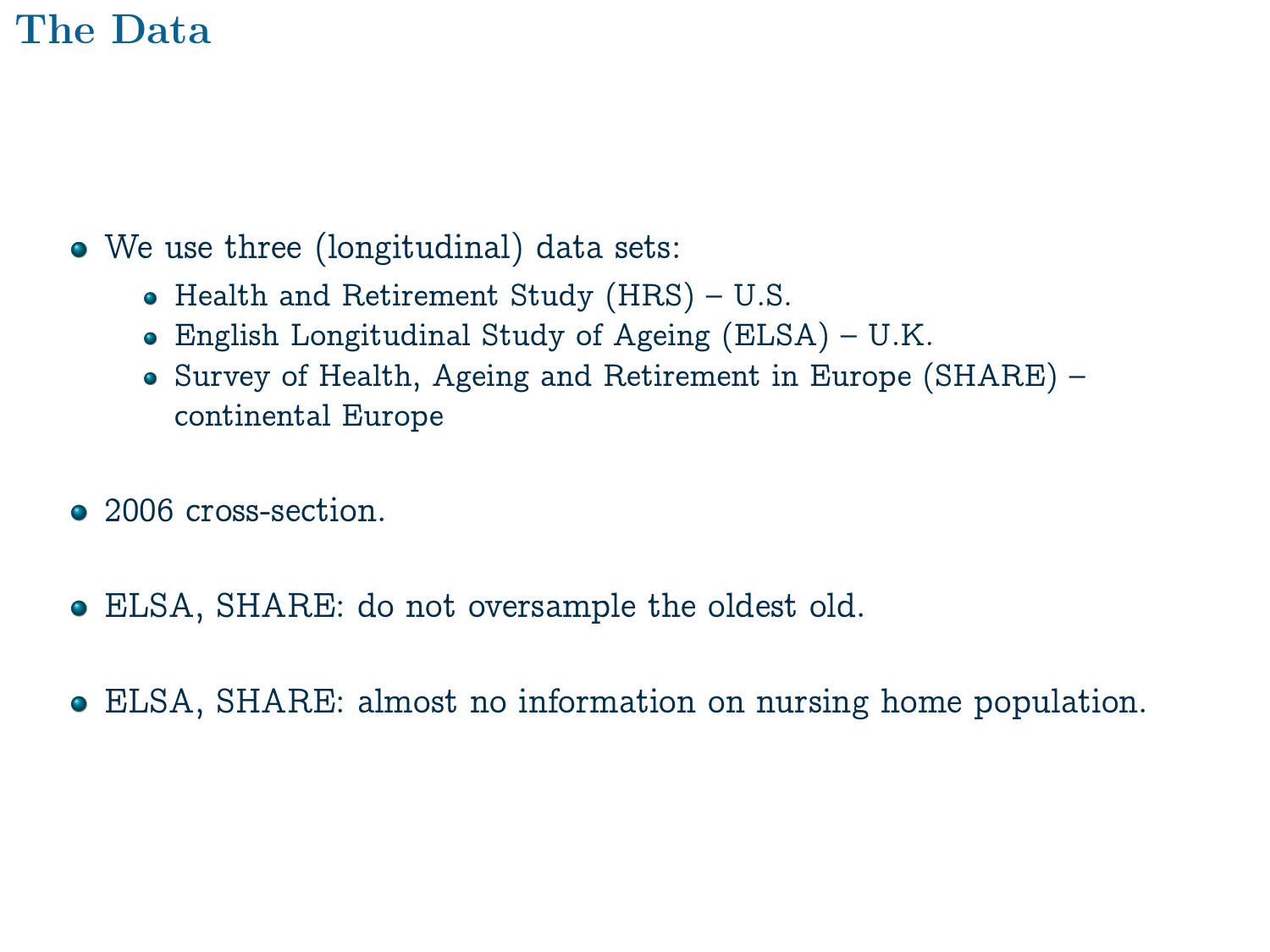### Median Net Worth: Dissaving Late in Life



- All countries exhibit decreasing profile of net worth.
- Retirement saving puzzle: slow decumulation of net worth.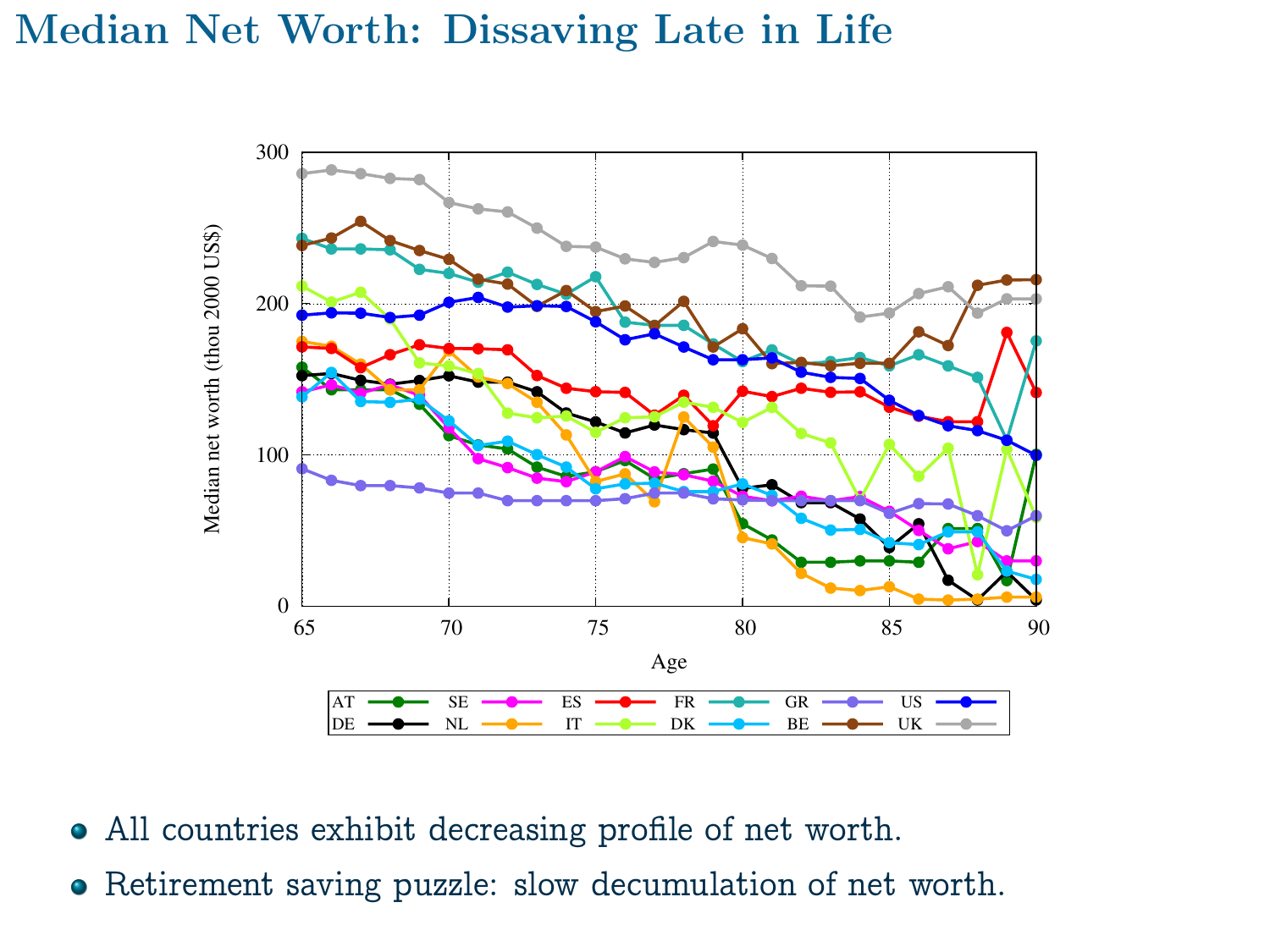### Median Net Worth: Rate of Dissaving

|             | $NW_{86-90}/NW_{65-69}$ |
|-------------|-------------------------|
| Spain       | 0.824                   |
| Belgium     | 0.822                   |
| Greece      | 0.740                   |
| U.K         | 0.714                   |
| France      | 0.649                   |
| U.S.        | 0.592                   |
| Italy       | 0.385                   |
| Austria     | 0.345                   |
| Sweden      | 0.266                   |
| Denmark     | 0.256                   |
| Germany     | 0.136                   |
| Netherlands | 0.032                   |

U.S. in the middle.

Large dispersion regarding the speed of decumulation.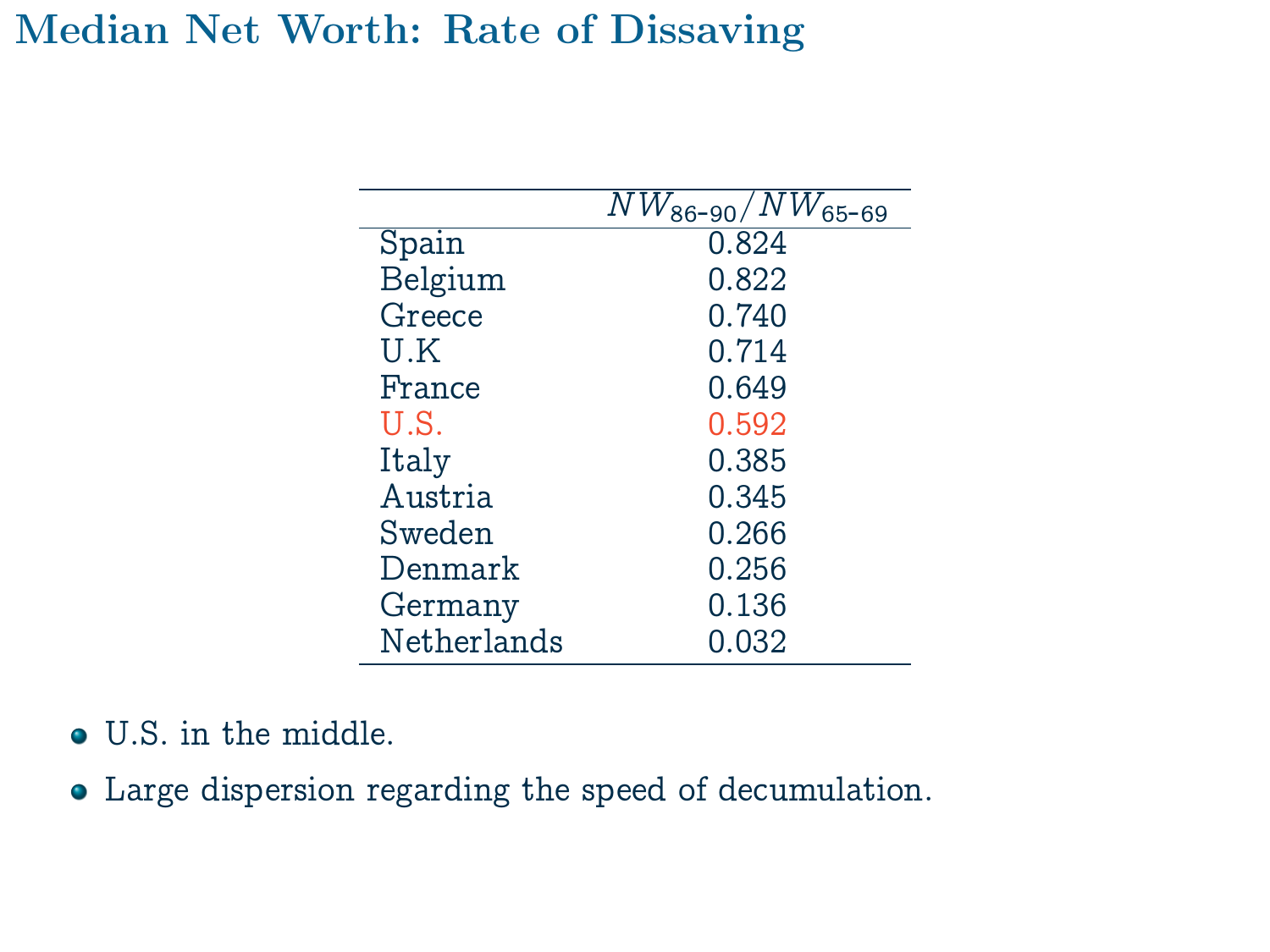#### Median Financial Assets: U.S. = Outlier



U.S. households exhibit the highest median financial assets. Speed of decumulation is the slowest (except BE).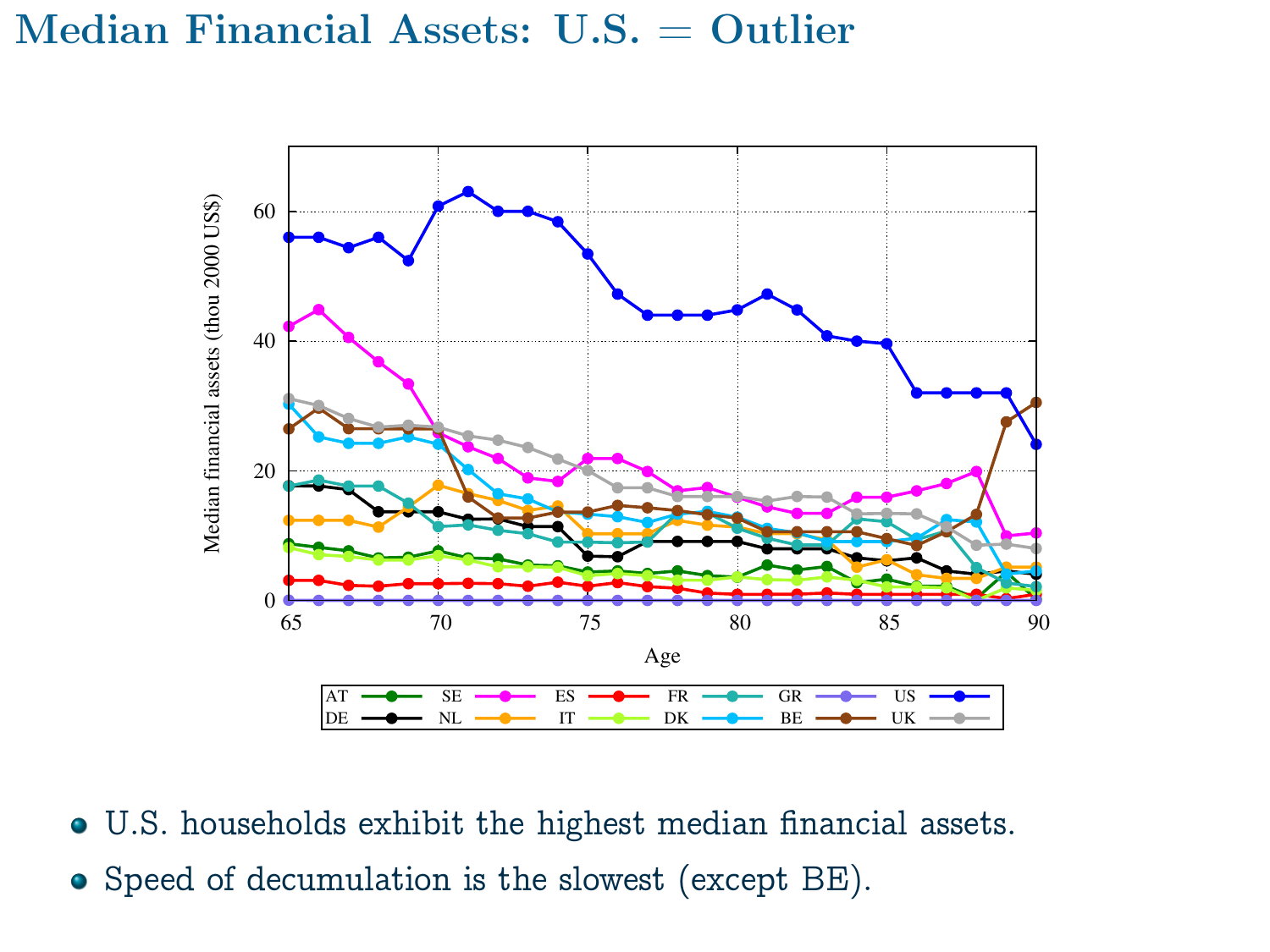### Median Housing Assets (Homeowners)



No frequent "downsizing" (Venti and Wise (2004))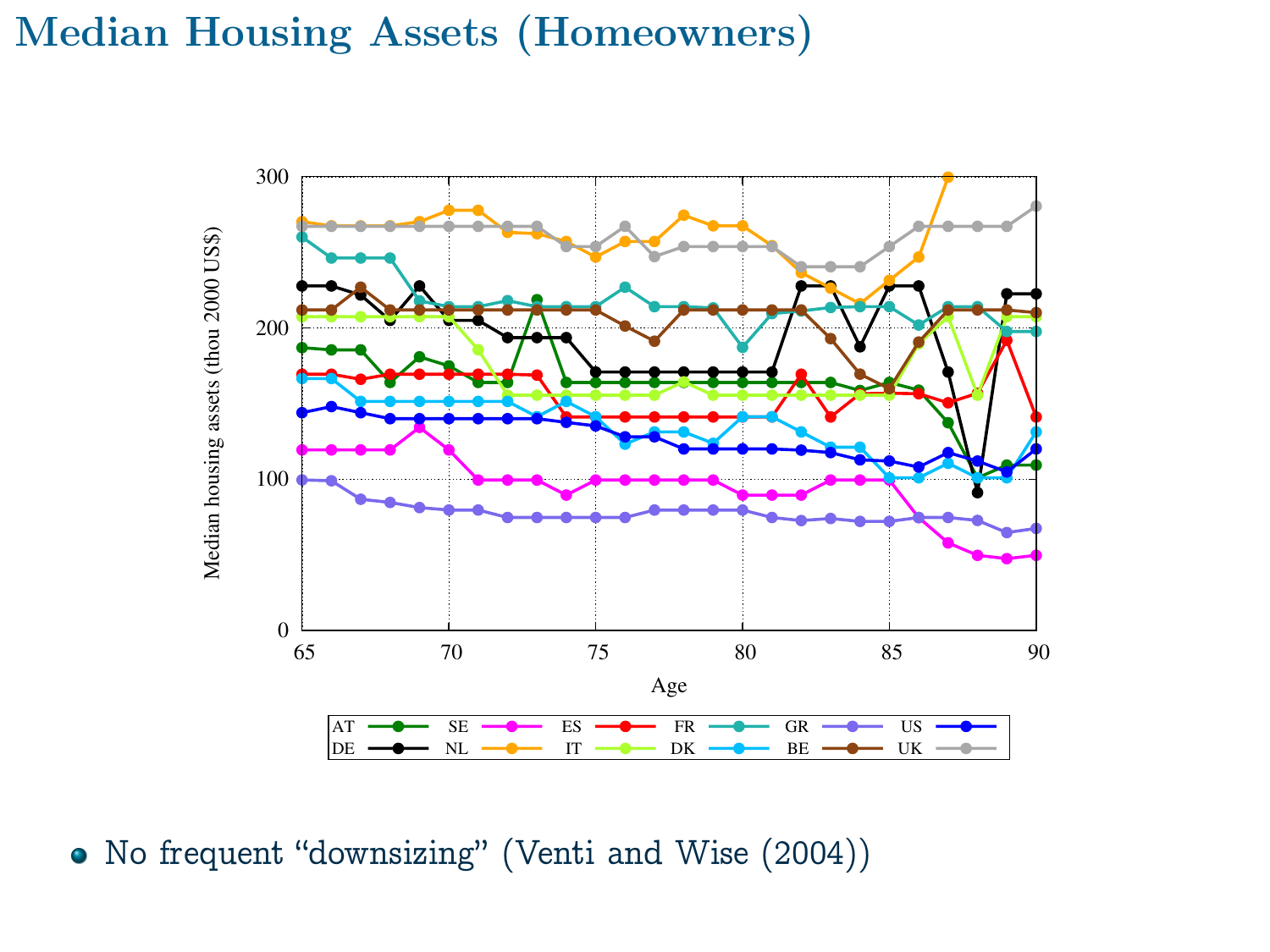### Homeownership Rate



• Some countries exhibit faster decline than others.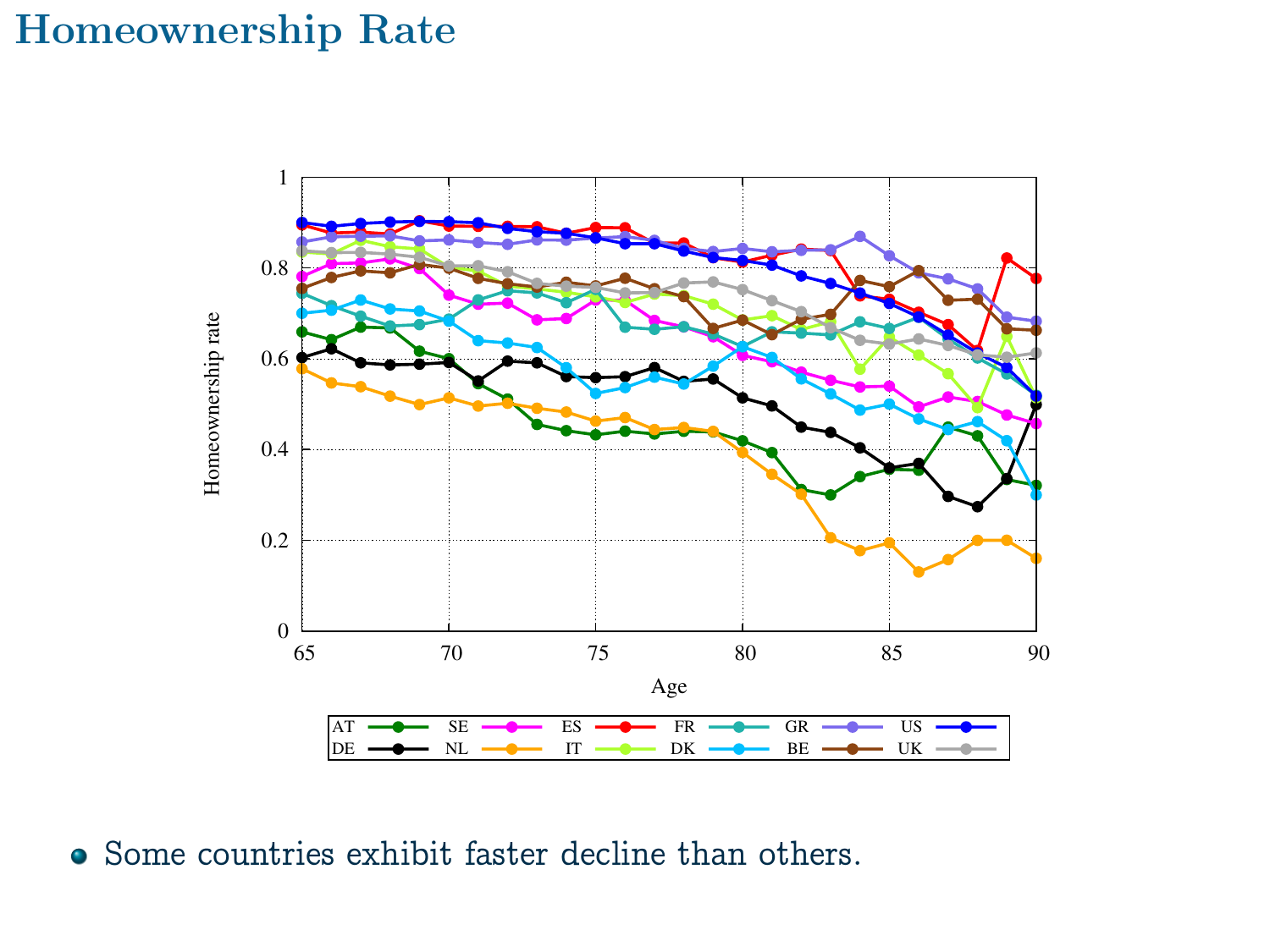### Proportion with Secured and Unsecured Debt



- Monotonic decline in all countries.
- Sweden is similar to the U.S.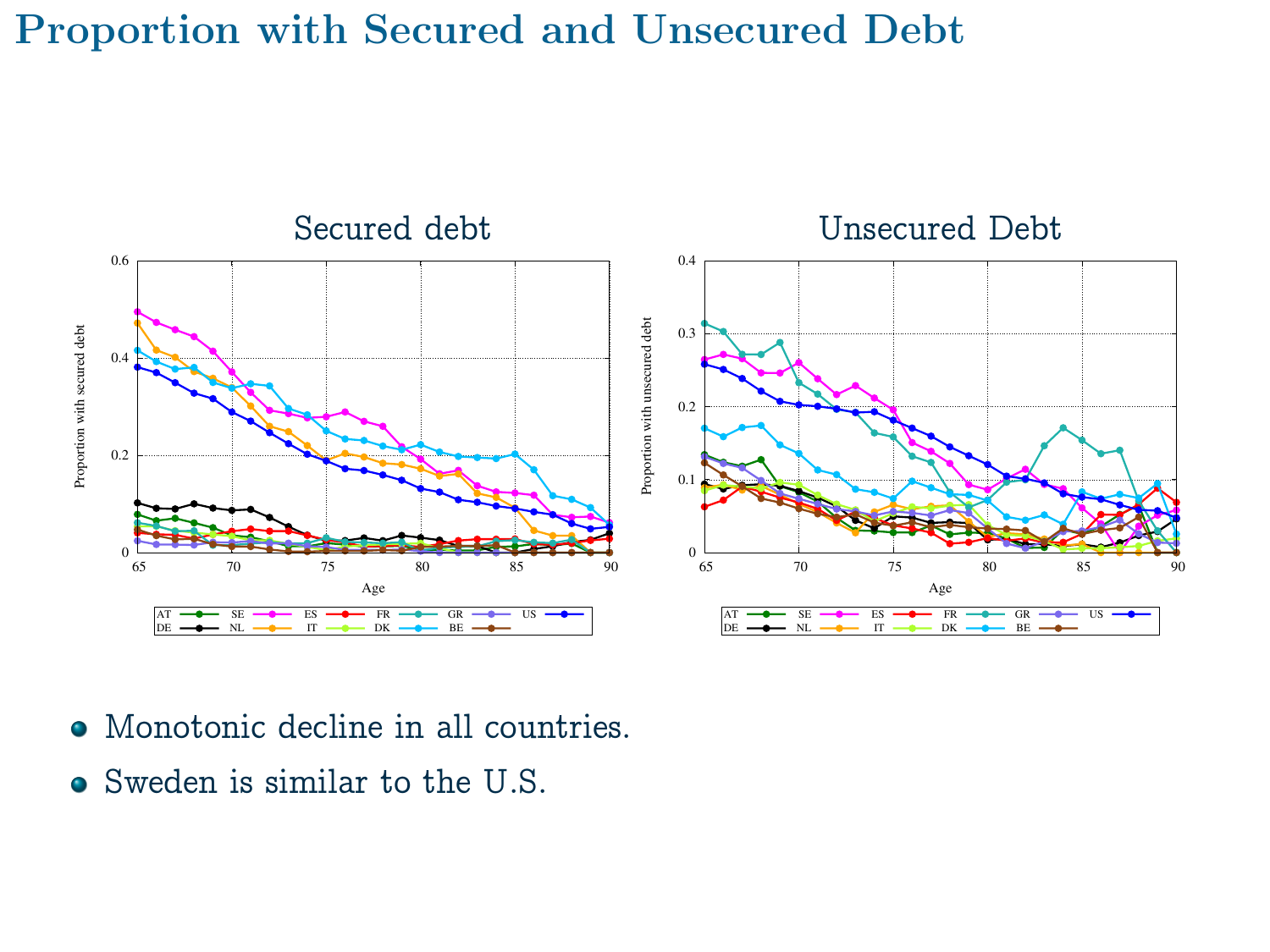### Cross-Country Correlations



- U.S. exhibits faster decumulation of financial assets than European countries (except for BE).
- Countries which exhibit slower decumulation of net worth exhibit slower decline in homeownership rate.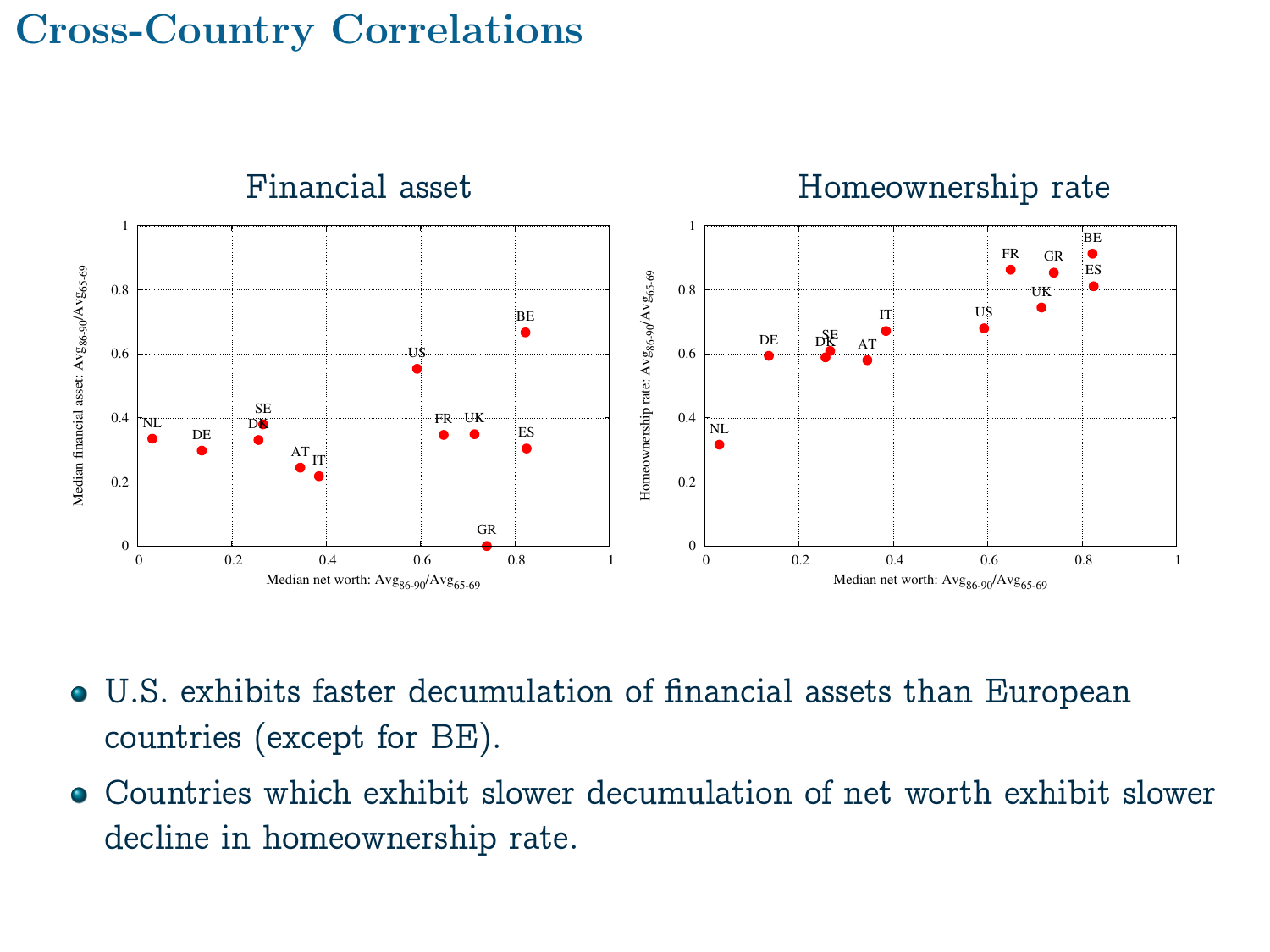### Mean Out-of-Pocket Healthcare Expenses



Only U.S. data include long-term care (nursing home) expenses.

Not a serious issue for countries with small OOP long-term care expenses.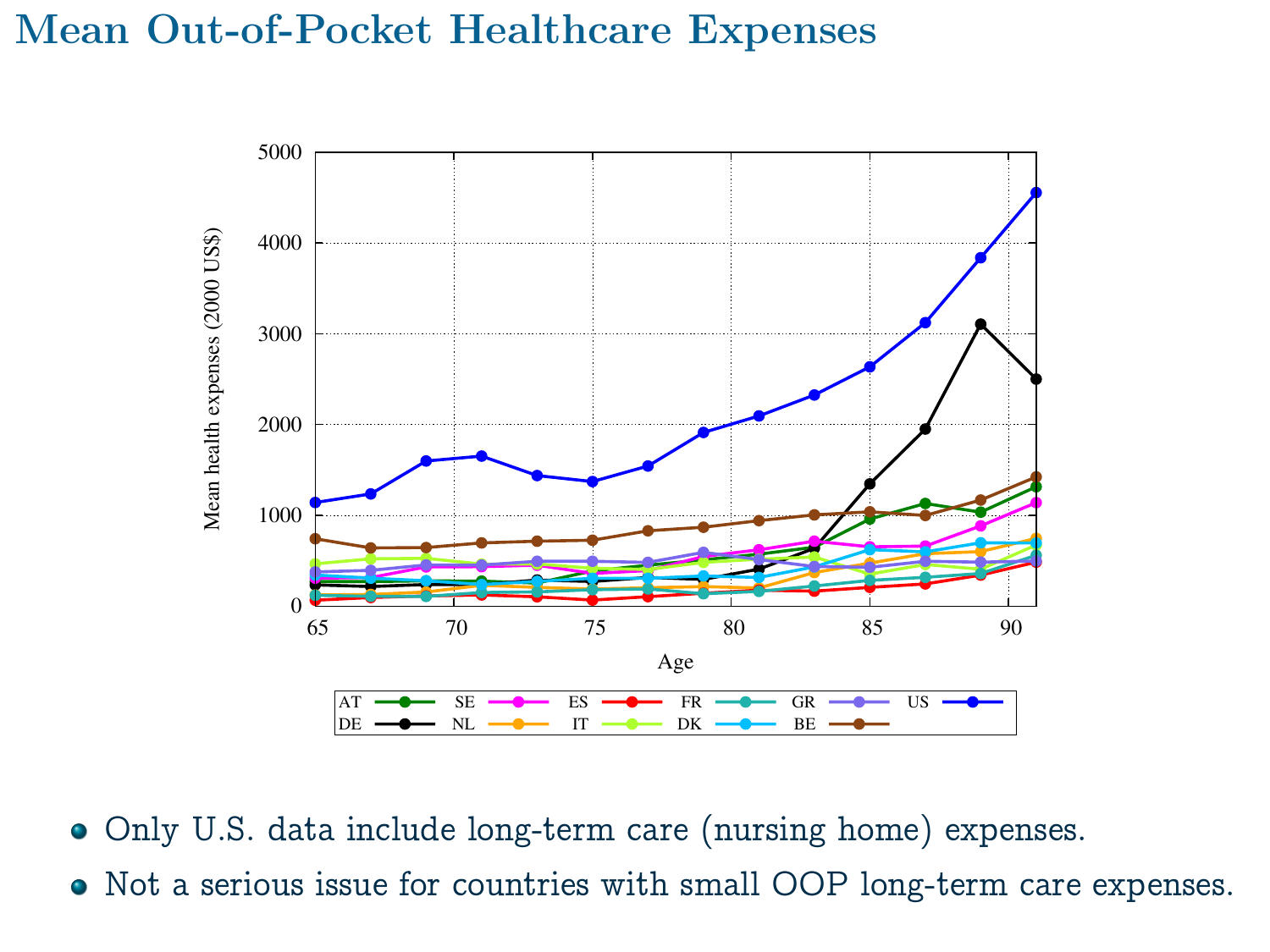### Cross-Country Data Facts: Summary

#### • Net worth decumulation

Large dispersion across countries. U.S. in the middle.

#### **•** Financial assets

U.S. exhibits slower decumulation than European countries.

- Housing All countries exhibit slow decumulation. U.S. in the middle. Correlated with speed of net worth decumulation.
- OOP healthcare expenses Significantly higher expenses in the U.S.
- Healthcare expense risk might affect only financial assets.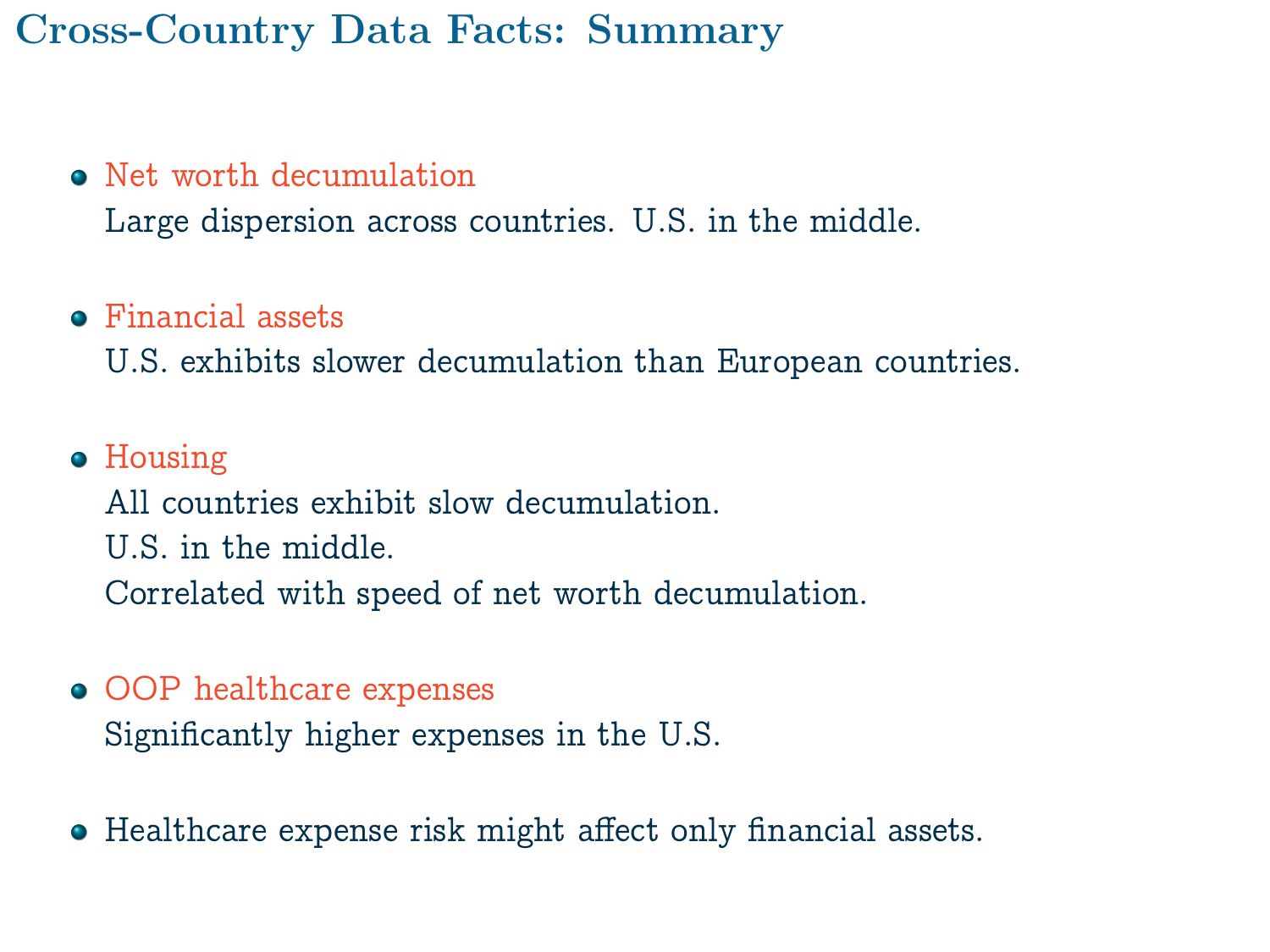#### MODEL EXPERIMENT: U.S. vs Sweden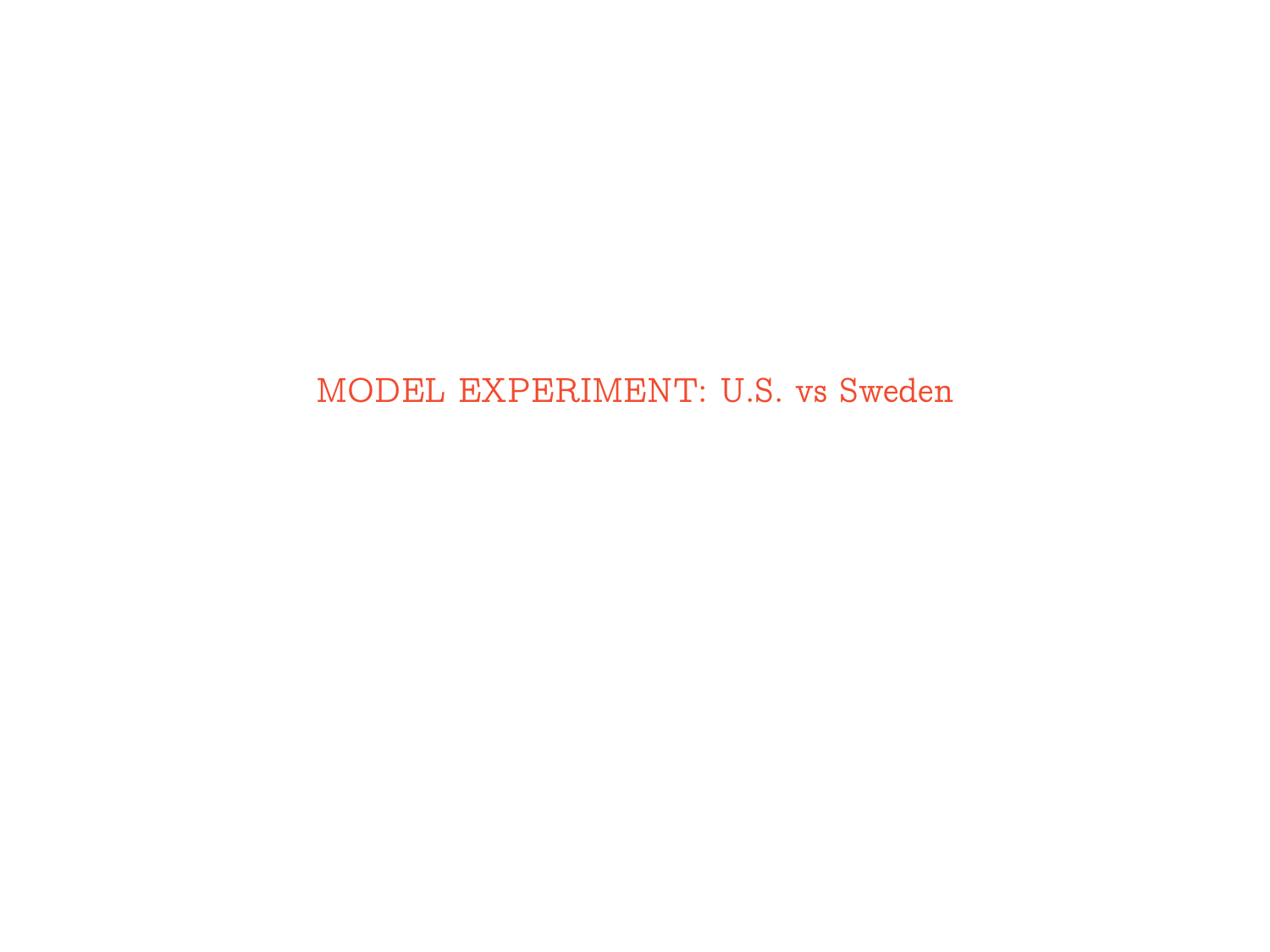### Why U.S. vs Sweden?

- Similar in terms of average assets and debt at age 65.
- Faster decumulation of assets in Sweden.
- Stark differences in OOP healthcare expense risks.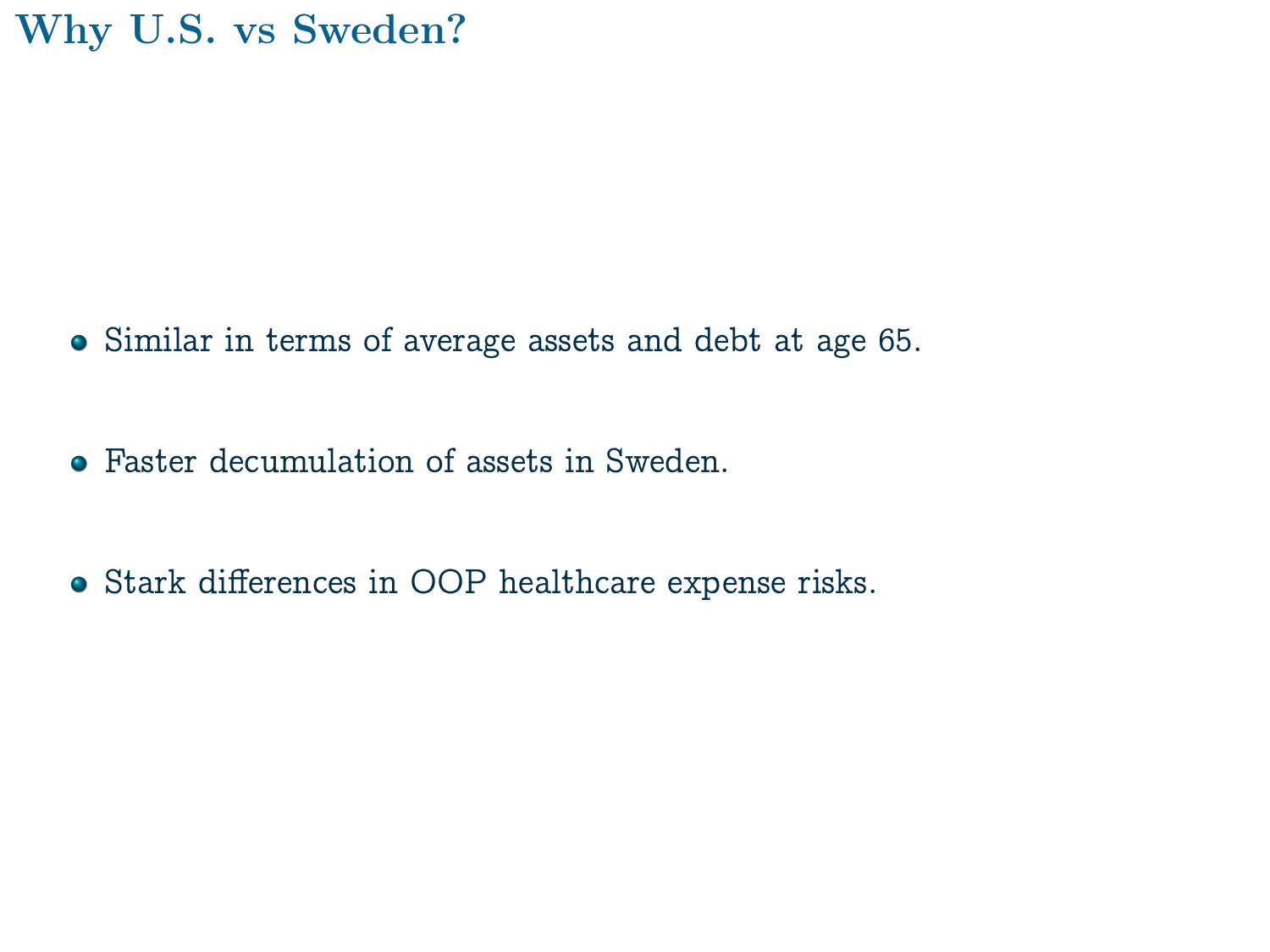### U.S. vs Sweden: Assets





- More rapid decumulation of wealth in Sweden.
- Pronounced differences in financial assets
- Similar behavior of housing.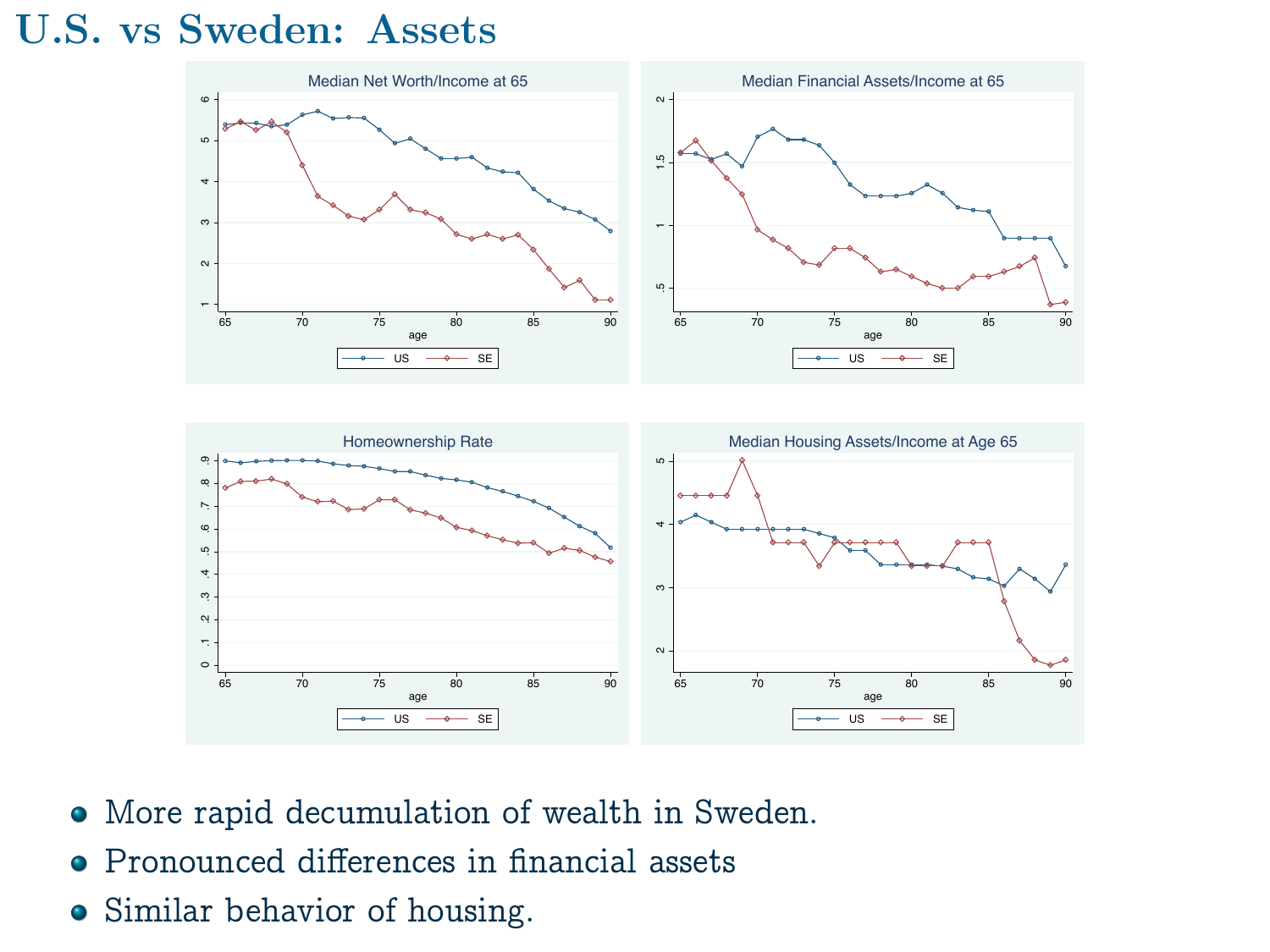#### U.S. vs Sweden: Wealth by Income Quintile



For each income quintile, Swedish retirees decumulate wealth faster.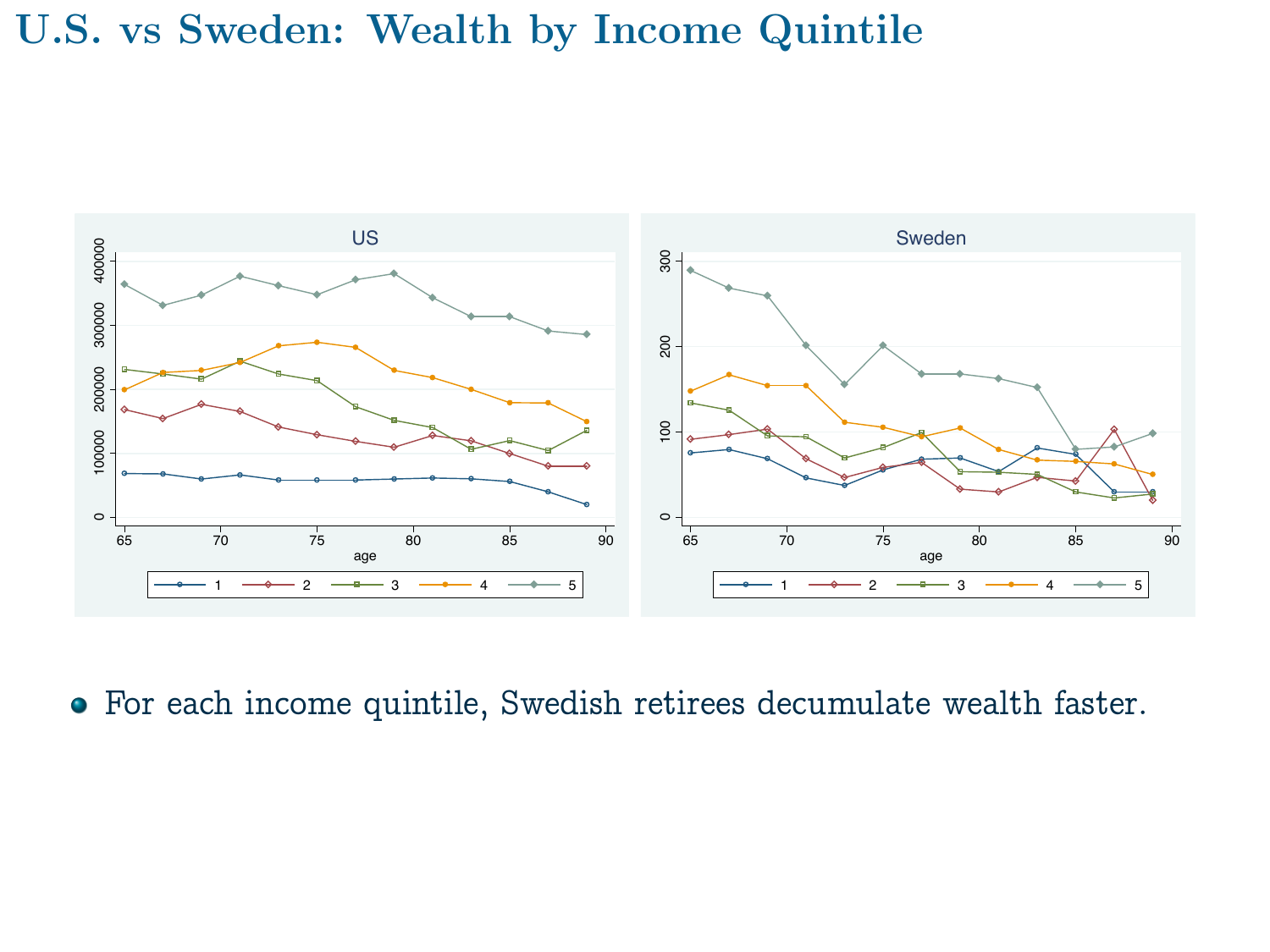### U.S. vs Sweden: Debt



- Showing proportion with secured or unsecured debt.
- Similar profiles between the U.S. and Sweden.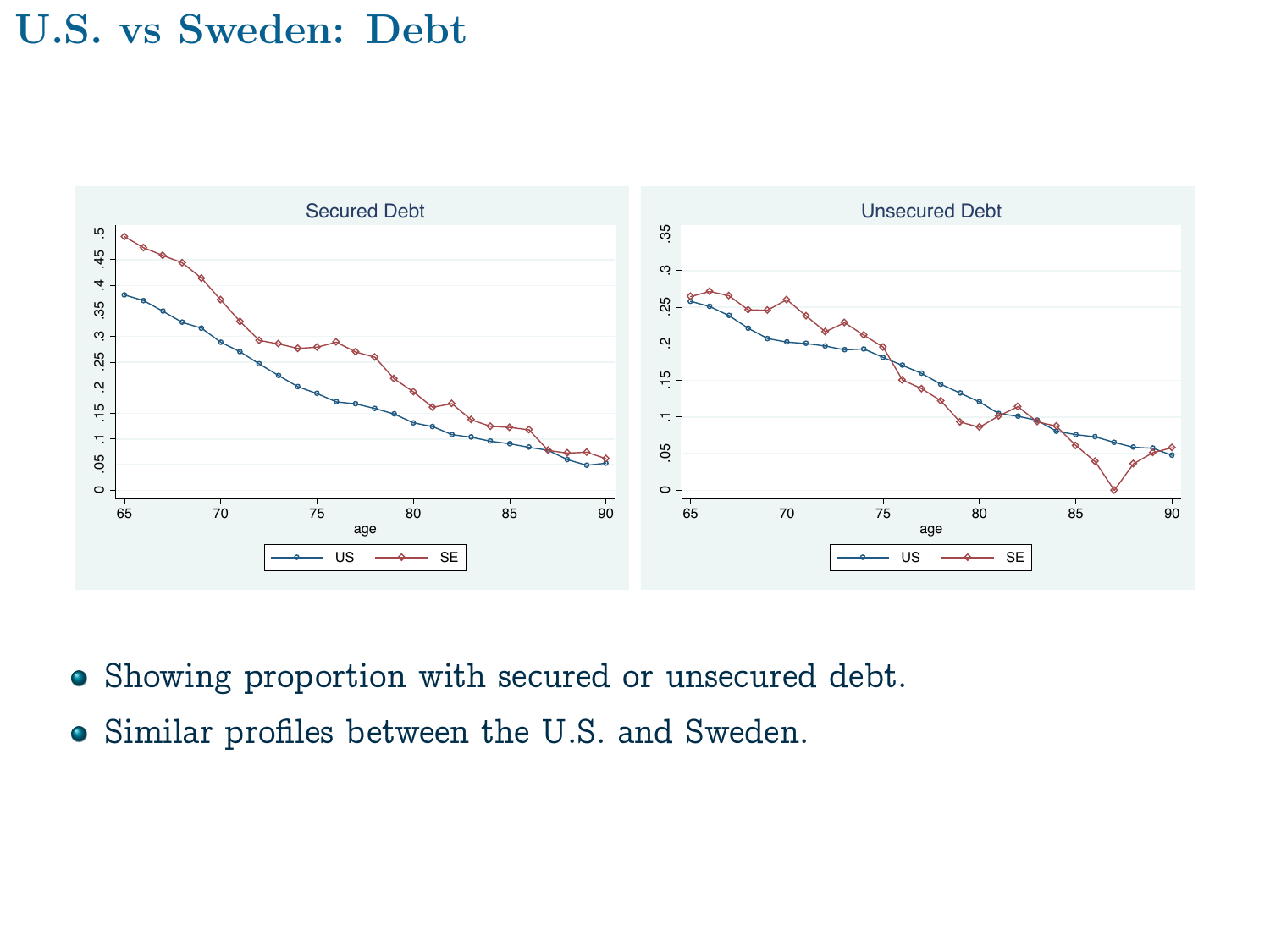## U.S. vs Sweden: Out-of-Pocket Healthcare Expenses U.S. Sweden



Sweden: mean OOP healthcare expenses at 1/10 of U.S.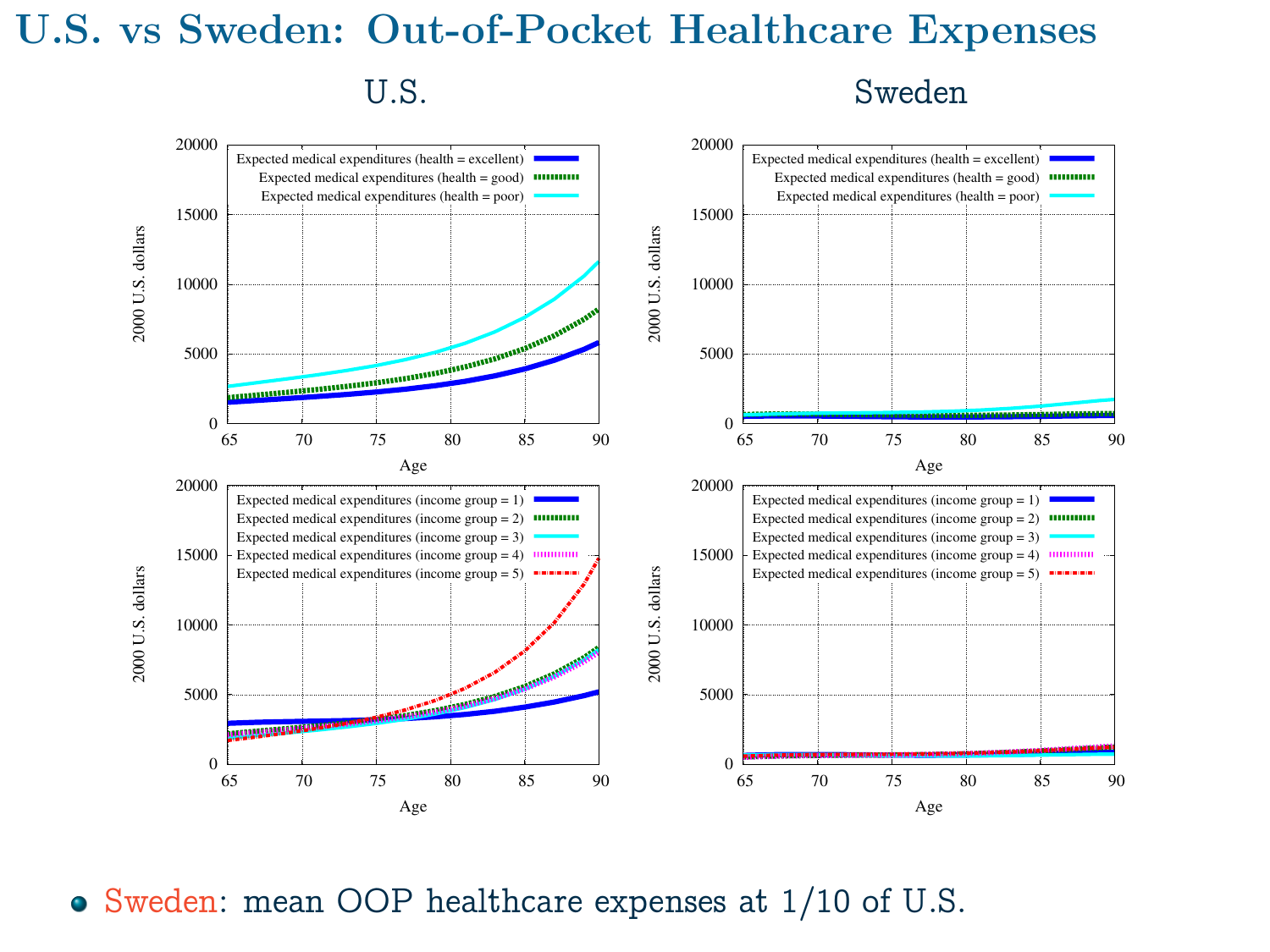## U.S. vs Sweden: Out-of-Pocket Healthcare Expense Risks U.S. Sweden



Sweden: OOP healthcare expense risks are also smaller.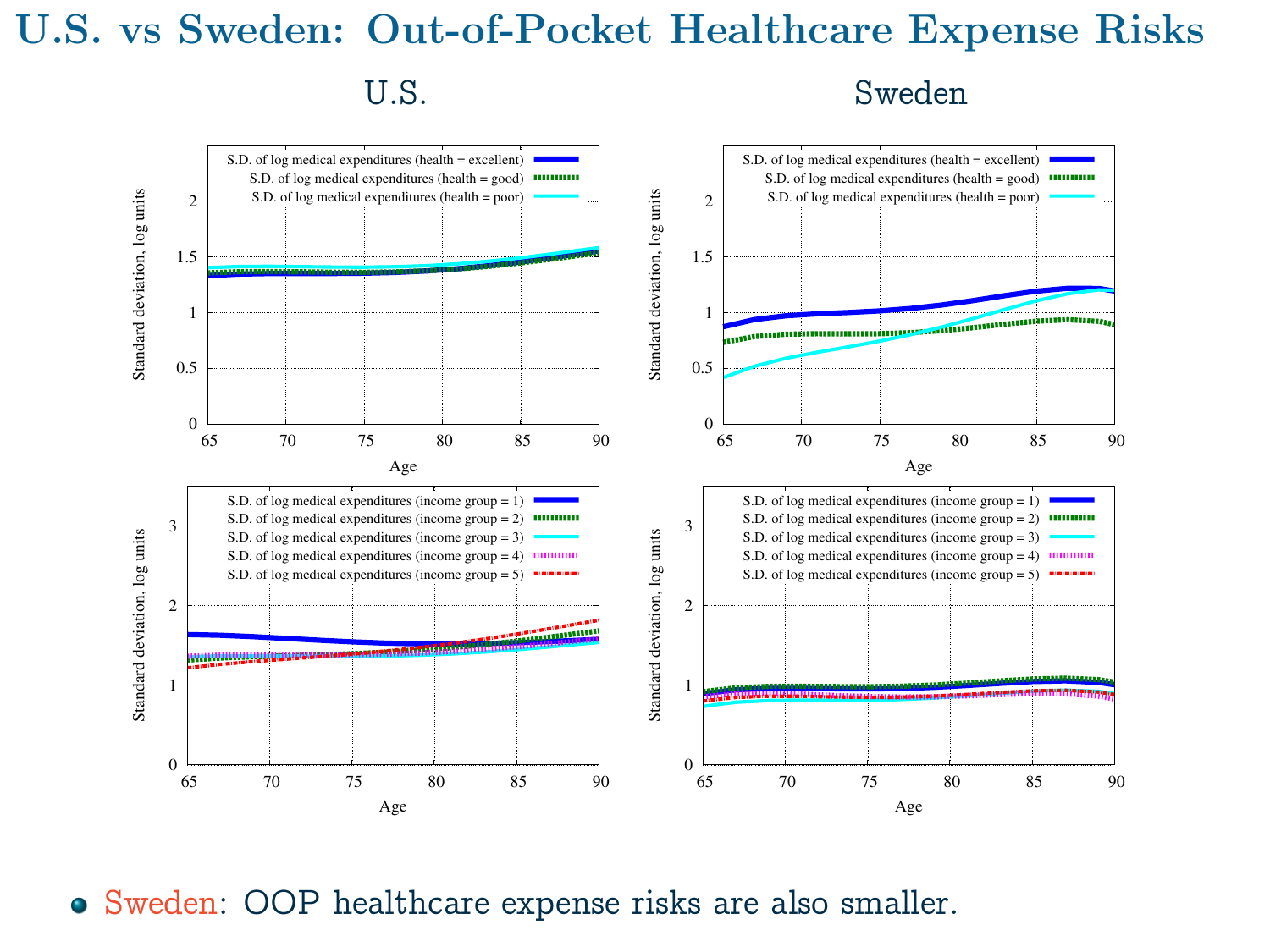### Model Experiment: Overview

- Step 1: Construct model inputs for the U.S. and Sweden
	- Type distribution of age-65 households in 2006.
	- Age-dependent health status, hh size, and mortality shocks.
	- Out-of-pocket healthcare expense shock.
- Step 2: Estimate the model for the U.S. households.
	- Use the U.S. inputs and match the U.S. data.
	- Estimate parameters that are not directly observable.
- Step 3: Experiment with Swedish inputs.
	- Keep the estimated parameters (for now).
	- Use Swedish inputs: Type distribution and shocks.
	- $\bullet$  How much of the differences in asset decumulation between U.S. and Sweden can be explained by differences in healthcare expense risks?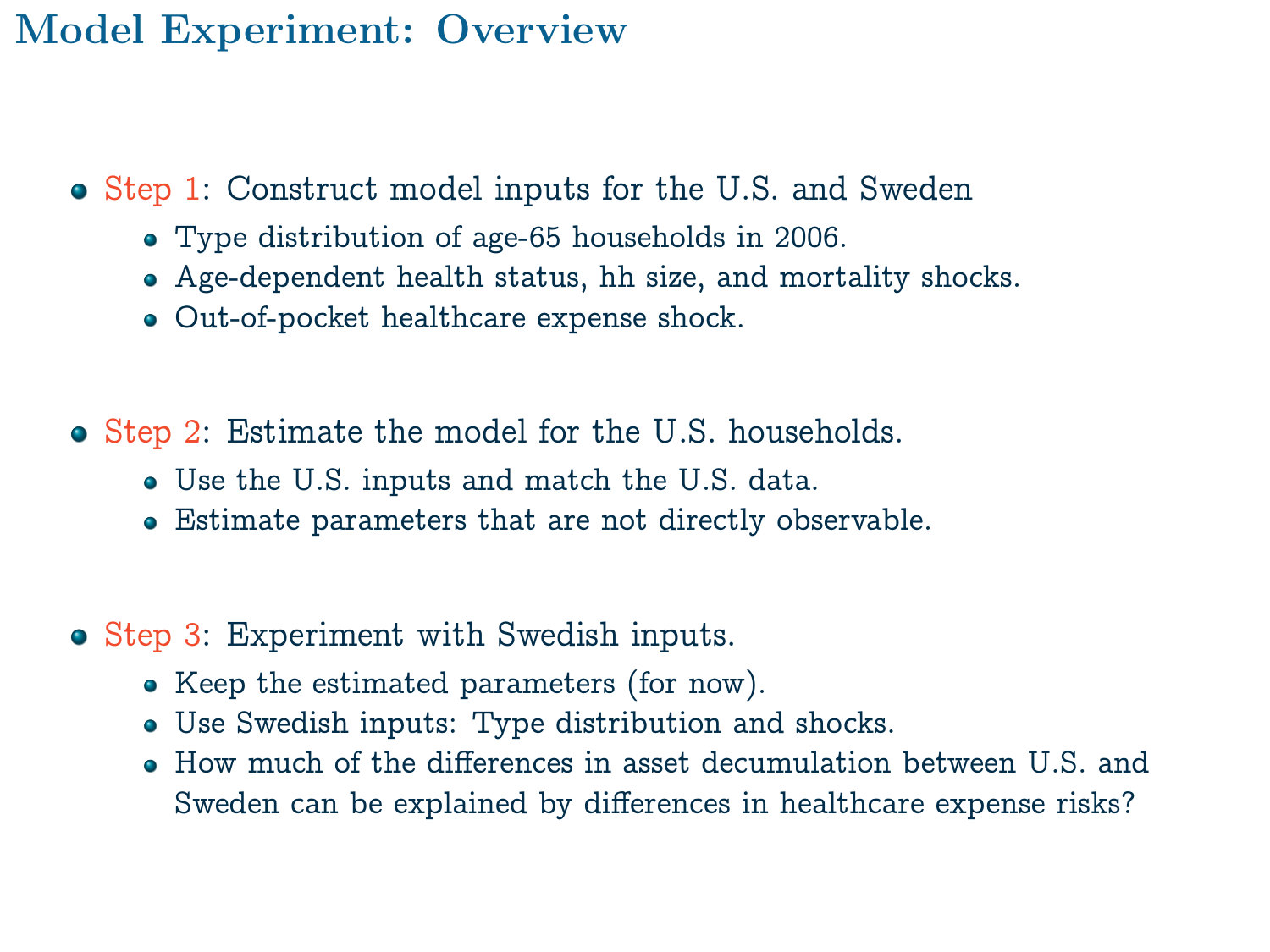### Model: Overview

- Life-cycle model of retirees: Nakajima and Telyukova (2017)
	- Consumption, financial assets
	- Housing (dual purpose: consumption and saving)
	- Extra utility from owning a house  $(\omega)$
	- Warm-glow bequest motives  $(\gamma, \zeta)$
	- Receive pension income
	- Risks: health, mortality, hh size, and healthcare expense
	- Policy: government-provided consumption floor ( $c \simeq$  Medicaid)
	- Mortgage market: age-dependent collateral constraint  $(\lambda_i)$

### Homeowner's decision:

- Remain an owner  $(o = 1)$  or become a renter  $(o = 0)$
- Save  $(a' \ge 0)$  or borrow  $(a' < 0)$  against home equity

### • Renter's decision:

- Size of house to rent  $(h)$
- Save (cannot borrow)  $(a' \geq 0)$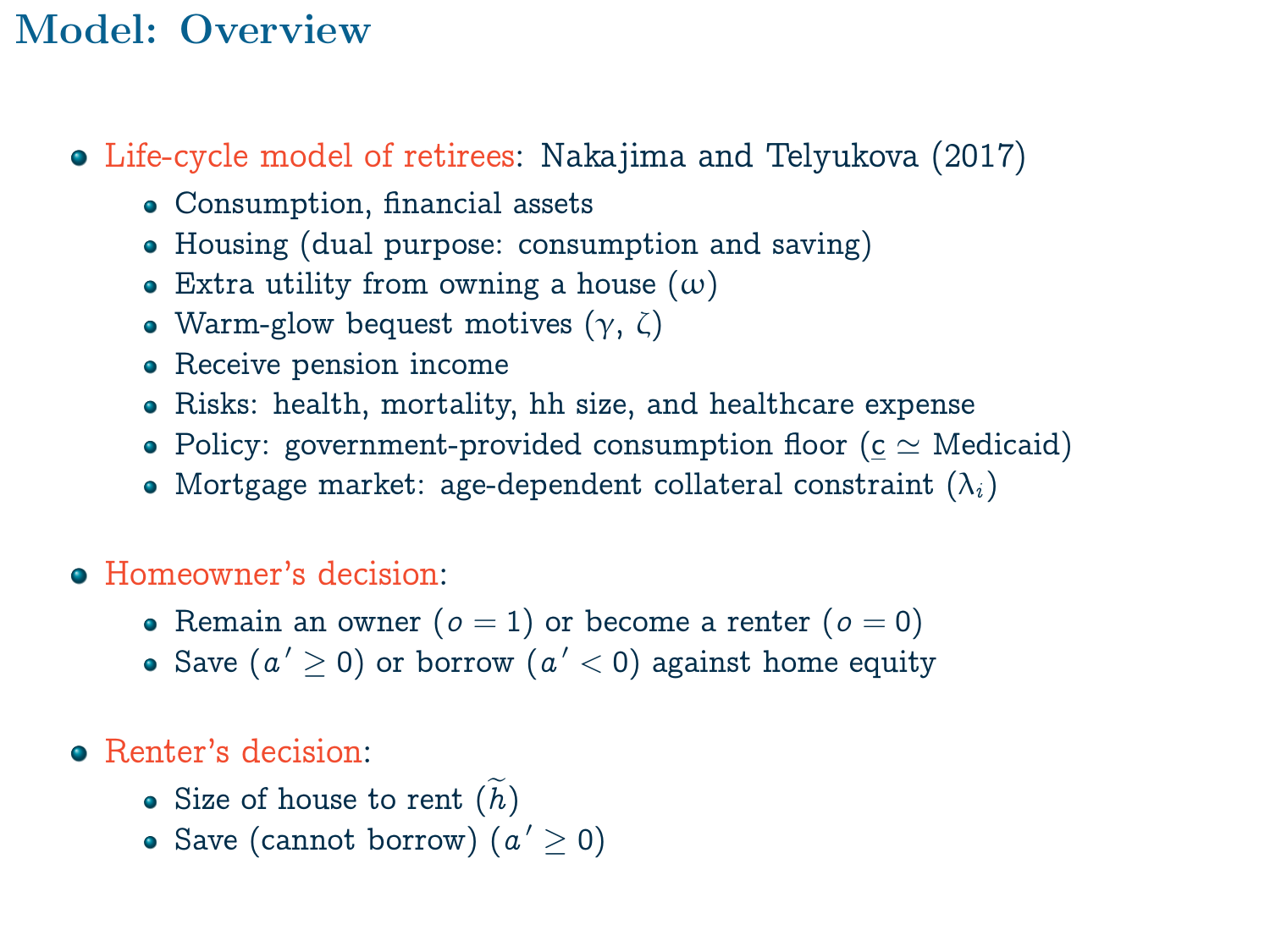#### Model: Renter's Problem

$$
V(i, b, s, m, x, h = 0, a) = \max_{\widetilde{h}, a' \ge 0} \left\{ u(c, \widetilde{h}, s, 0) + \beta \mathbb{E}_{m' > 0} V(i + 1, b, s', m', x', 0, a') + \beta \mathbb{E}_{m' = 0} v(a') \right\}
$$

subject to:

$$
\widetilde{c} + a' + r_h \widetilde{h} + x = (1+r)a + \psi_s b
$$

$$
c = \begin{cases} \max{\{\psi_s \underline{c} - r_h \widetilde{h}, \widetilde{c}\}} & \text{if } a' = 0\\ \widetilde{c} & \text{otherwise} \end{cases}
$$

- $\bullet$  c: consumption floor supported by the government.
- $\bullet \psi_s$ : income multiplier ( $\psi_1 = 1, \psi_2 = 1.48$ )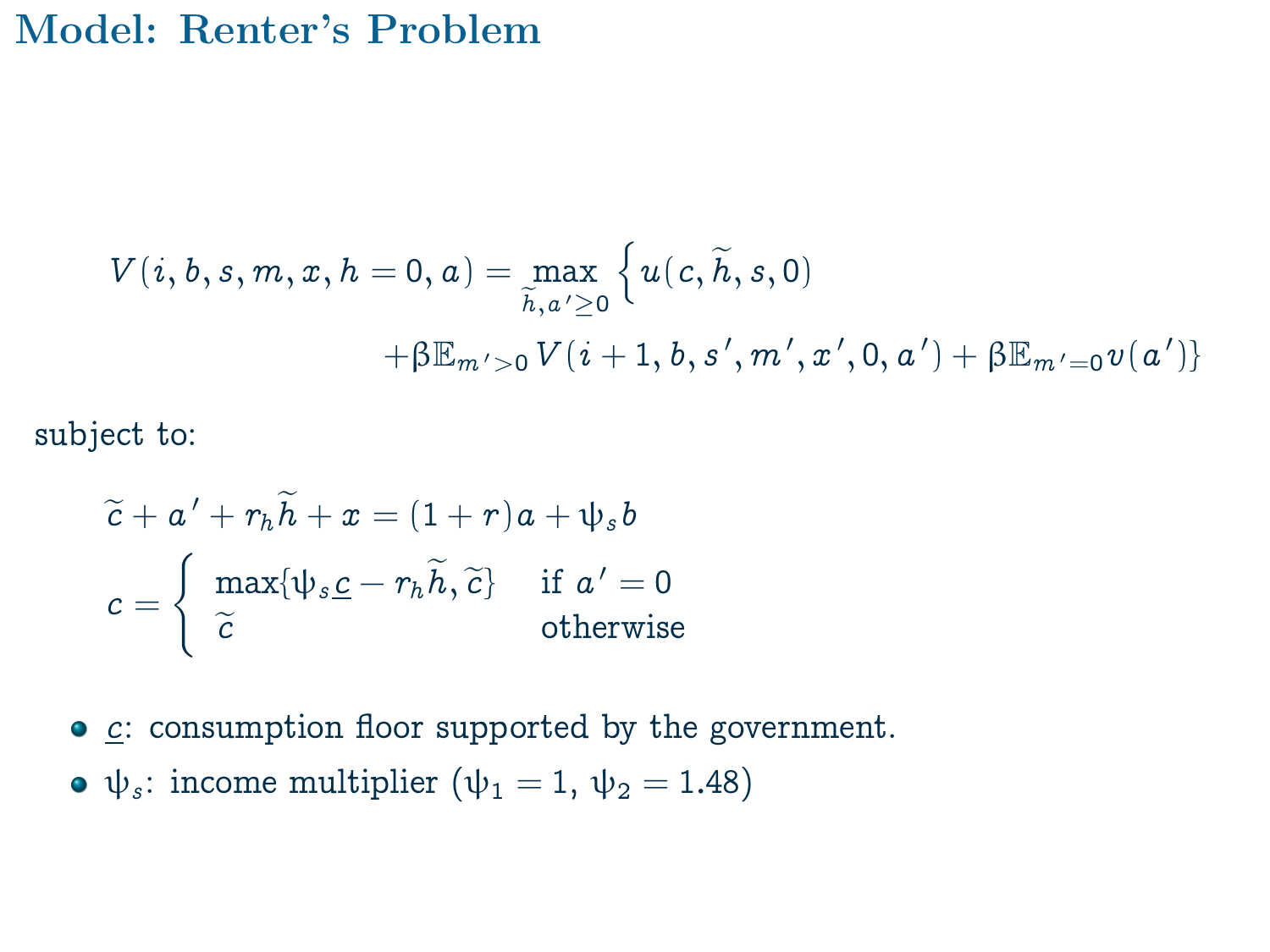### Model: Preferences

Period utility function:

$$
u(c, h, s, o) = \frac{((c/\xi_s)^{\eta}(\omega_o(h/\xi_s))^{1-\eta})^{1-\sigma}}{1-\sigma}
$$

- $\bullet$   $\omega_o$ : extra utility from ownership.
- ξ<sub>s</sub>: family equivalence scale (ξ<sub>1</sub> = 1, ξ<sub>2</sub> = 1.34).

Utility from bequest:

$$
v(a) = \gamma \frac{(a+\zeta)^{1-\sigma}}{1-\sigma}.
$$

- $\bullet$  γ: Strength of bequest motive.
- ζ: Curvature of bequest motive.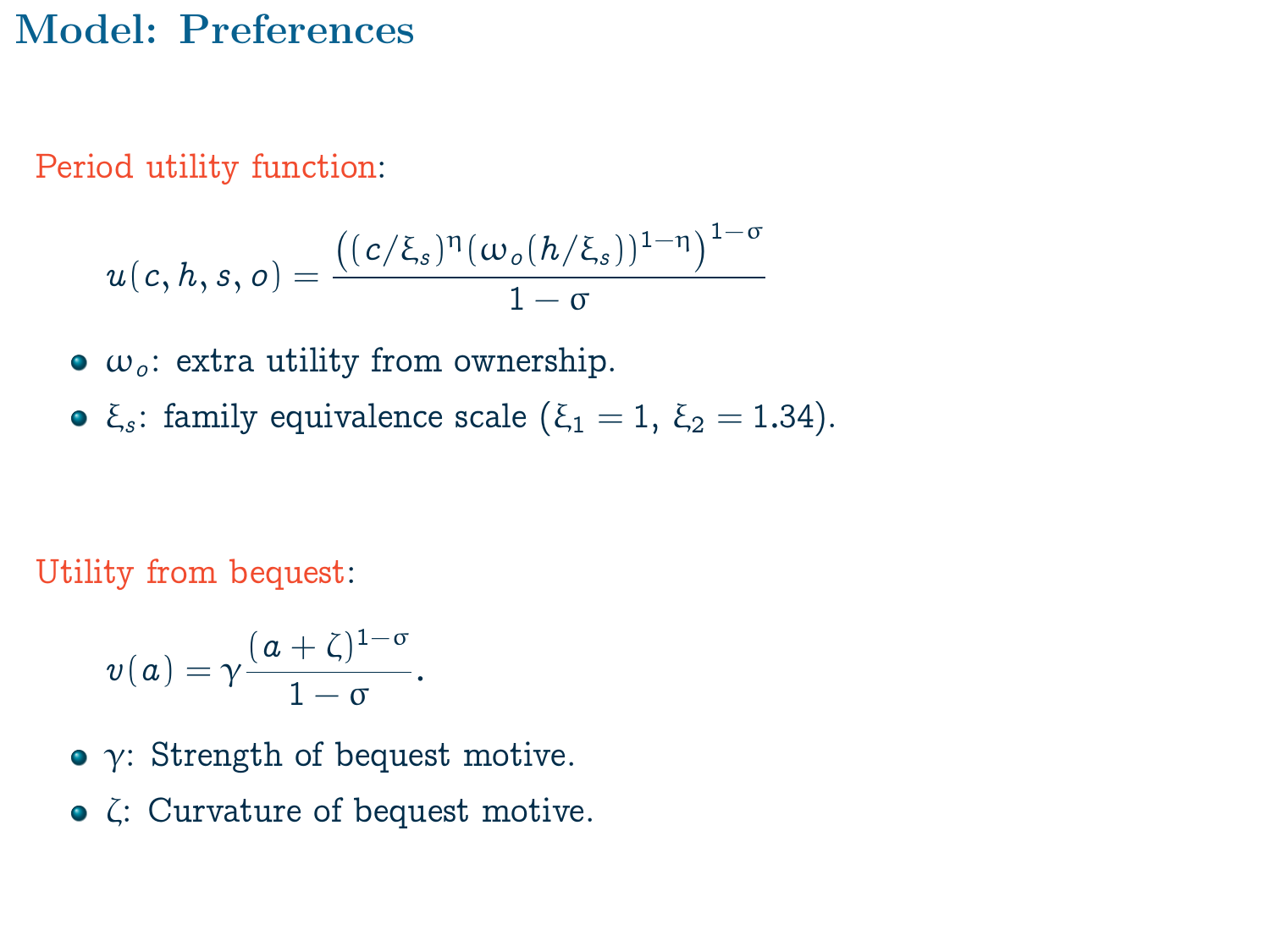### Model: Homeowner's Problem: Tenure Decision

 $V(i, b, s, m, x, h, a) = \max\{V_0(i, b, s, m, x, h, a), V_1(i, b, s, m, x, h, a)\}\$ 

- $\bullet$   $V_0(.)$  is value conditional on moving out and becoming a renter.
- $\bullet$   $V_1(.)$  is value conditional on staying in the house.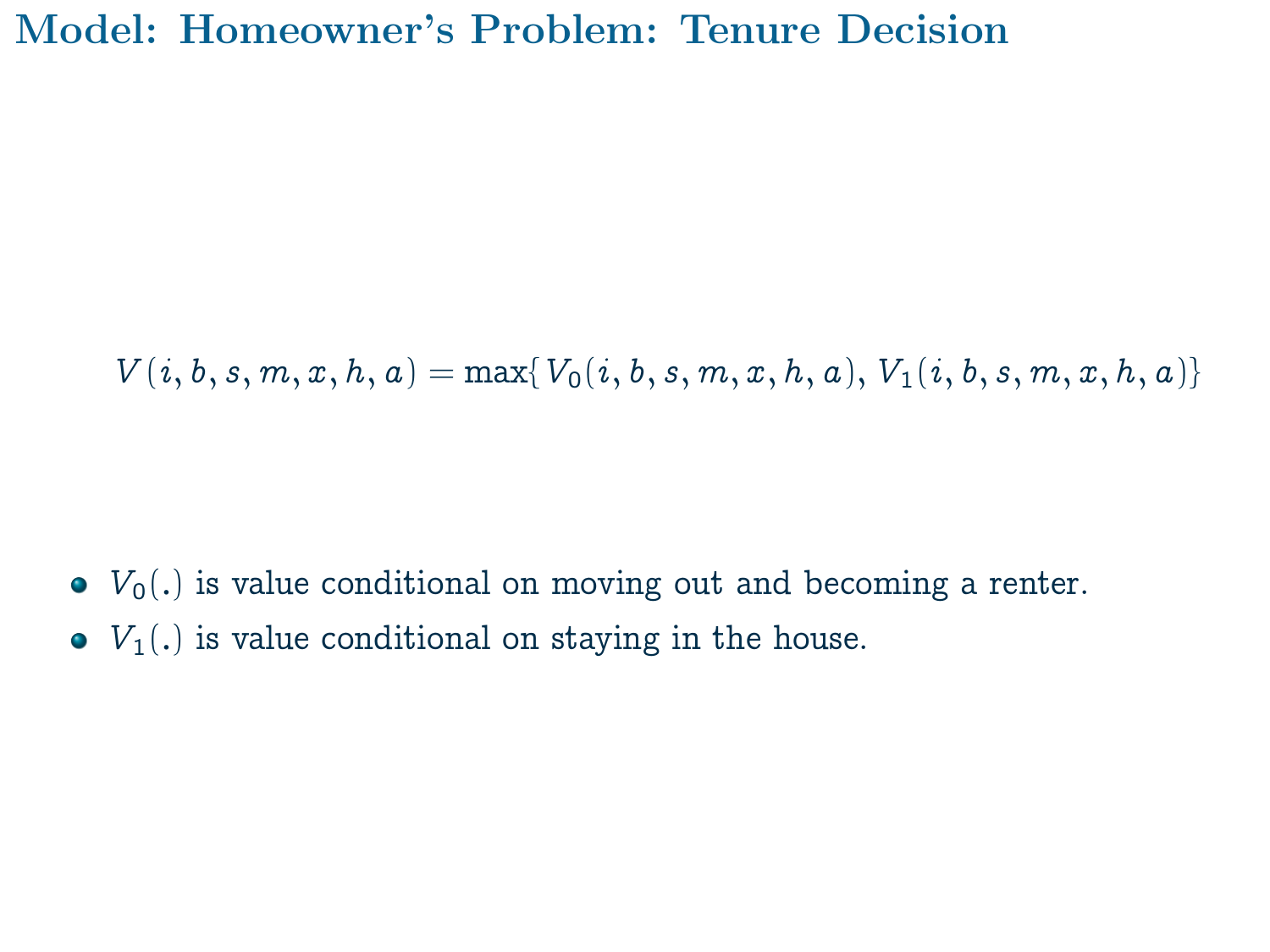### Model: Homeowner's Problem: Staying

$$
V_1(i, b, s, m, x, h, a) = \max_{a'} \{u(c, h, s, 1) + \beta \mathbb{E}_{m>0} V(i+1, b, s', m', x', h, a') + \beta \mathbb{E}_{m'=0} v(h+a')\}
$$

subject to:

$$
c + a' + x + h\delta = (1 + \widetilde{r})a + \psi_s b
$$
  
\n
$$
a' \ge -h(1 - \lambda_i)
$$
  
\n
$$
\widetilde{r} = \begin{cases} r & \text{if } a \ge 0 \\ r + t & \text{if } a < 0 \end{cases}
$$

- $\lambda_i$ : age-dependent collateral constraint.
- $\bullet$  h $\delta$ : Maintenance cost.
- ι: Mortgage interest premium.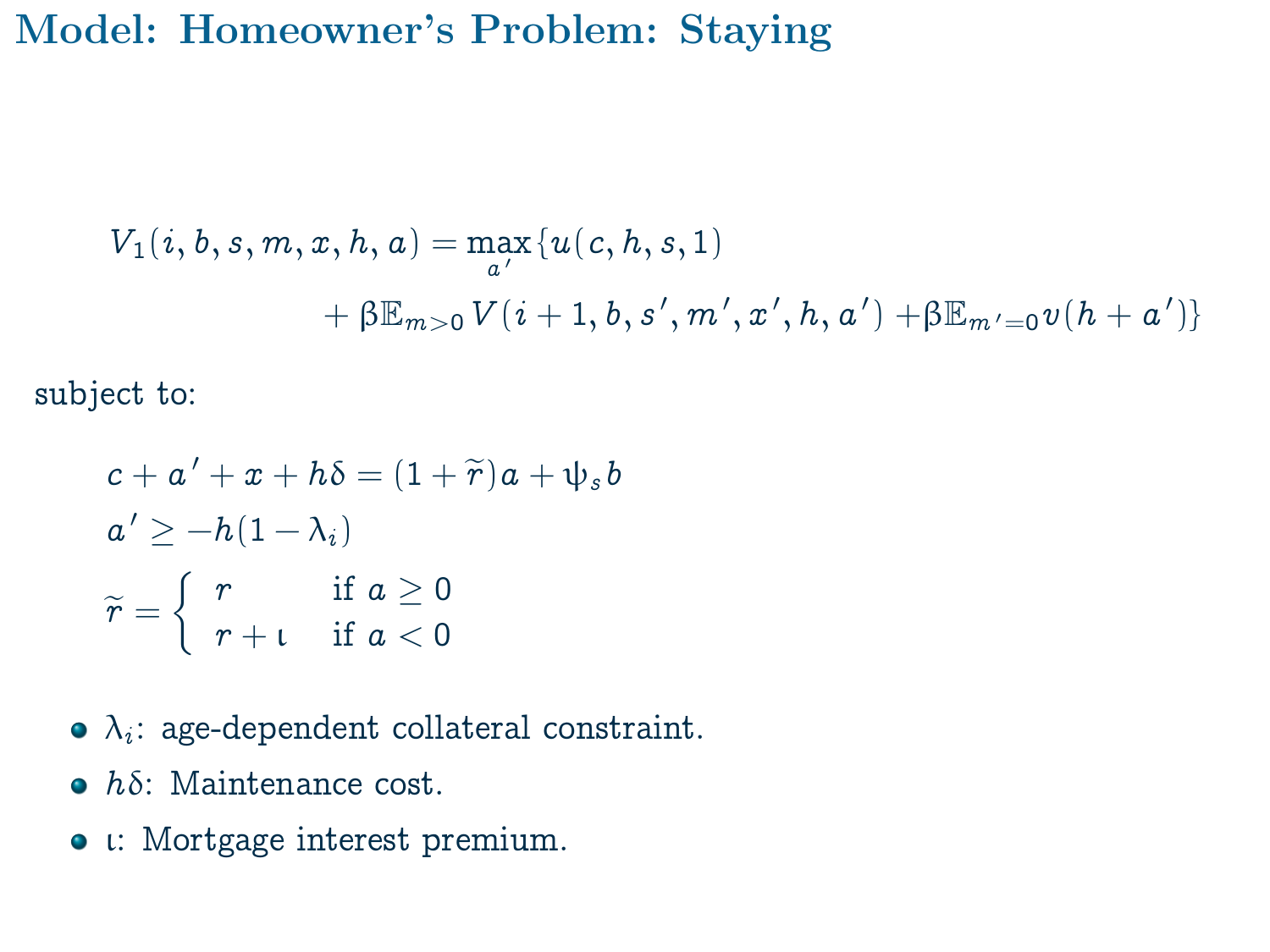### Model: Homeowner's Problem: Moving-Out

$$
V_0(i, b, s, m, x, h, a) = \max_{a' \ge 0} \{u(c, h, s, 1) + \beta \mathbb{E}_{m' > 0} V(i + 1, b, s', m', x', 0, a') + \beta \mathbb{E}_{m' = 0} v(a')\}
$$

subject to:

$$
\widetilde{c} + a' + x + h(\kappa + \delta) = h + (1 + \widetilde{r})a + \psi_s b
$$

$$
c = \begin{cases} \max{\{\psi_s \underline{c}, \widetilde{c}\}} & \text{if } a' = 0\\ \widetilde{c} & \text{otherwise} \end{cases}
$$

 $\bullet$   $h\kappa$ : house selling cost.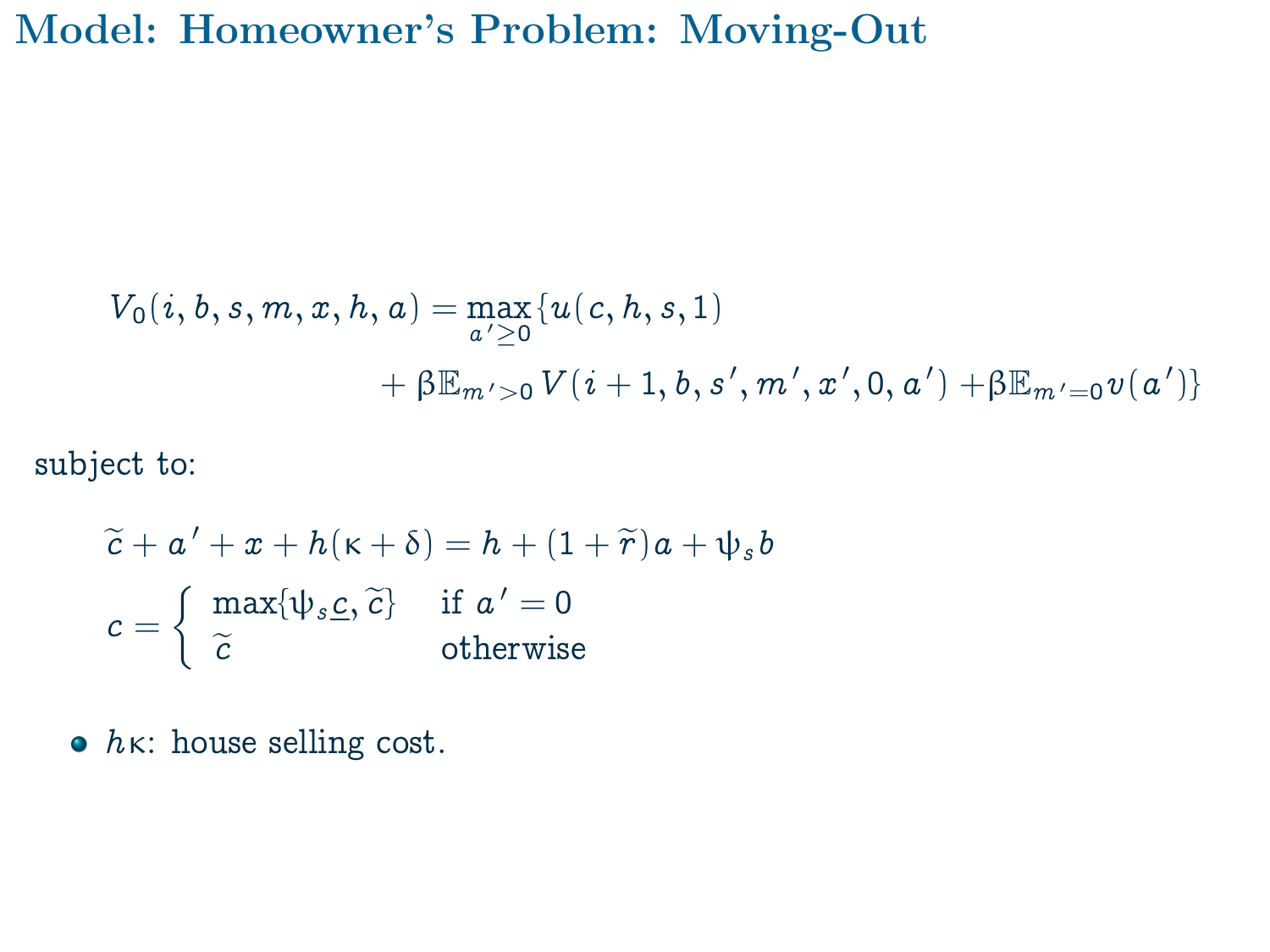### Estimation, Stage 1: Initial Distribution at Age 65

|                              | U.S.  | Sweden |  |  |  |  |
|------------------------------|-------|--------|--|--|--|--|
| <b>Health</b> status         |       |        |  |  |  |  |
| 1 (excellent)                | 0.445 | 0.377  |  |  |  |  |
| $2$ (good)                   | 0.323 | 0.331  |  |  |  |  |
| 3 (poor)                     | 0.231 | 0.292  |  |  |  |  |
| <b>Tenure</b>                |       |        |  |  |  |  |
| Homeowner                    | 0.885 | 0.812  |  |  |  |  |
| Renter                       | 0.115 | 0.188  |  |  |  |  |
| Net financial asset position |       |        |  |  |  |  |
| Saver                        | 0.792 | 0.731  |  |  |  |  |
| Borrower                     | 0.208 | 0.269  |  |  |  |  |

- $\bullet$  Distribution of (65, b, s, m, h, a) constructed using HRS/SHARE.
- U.S. more optimistic in health assessment.
- Sweden slightly lower ownership, higher indebtedness.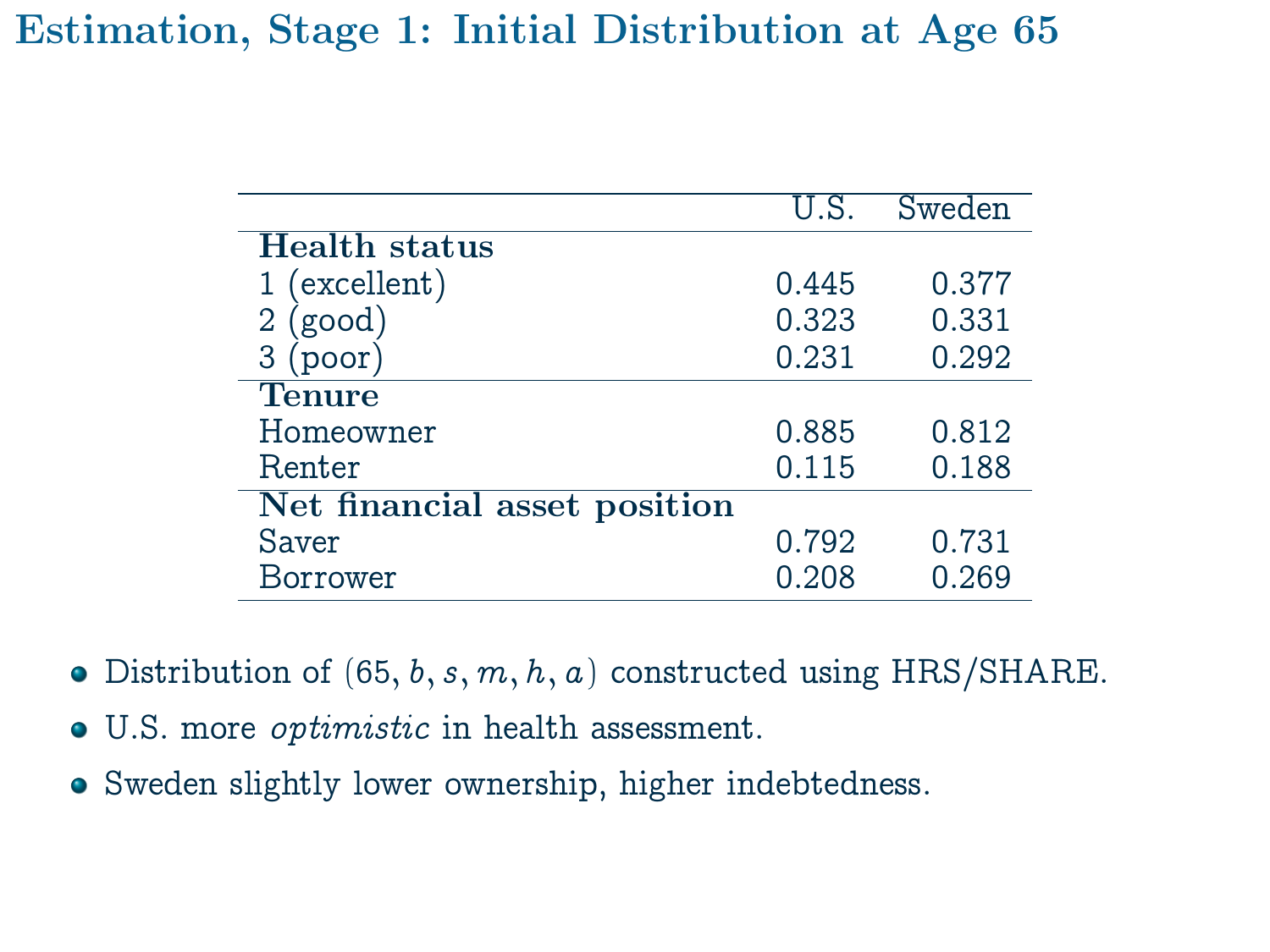### Estimation, Stage 1: Income Bins

| U.S.                                     | 6,858 12,404 17,947 25,918 42,722 |  |  |
|------------------------------------------|-----------------------------------|--|--|
| Sweden 8,027 11,214 13,352 17,425 27,352 |                                   |  |  |

After-tax income. 2000 PPP-Adjusted US dollars.

• Higher inequality in the U.S.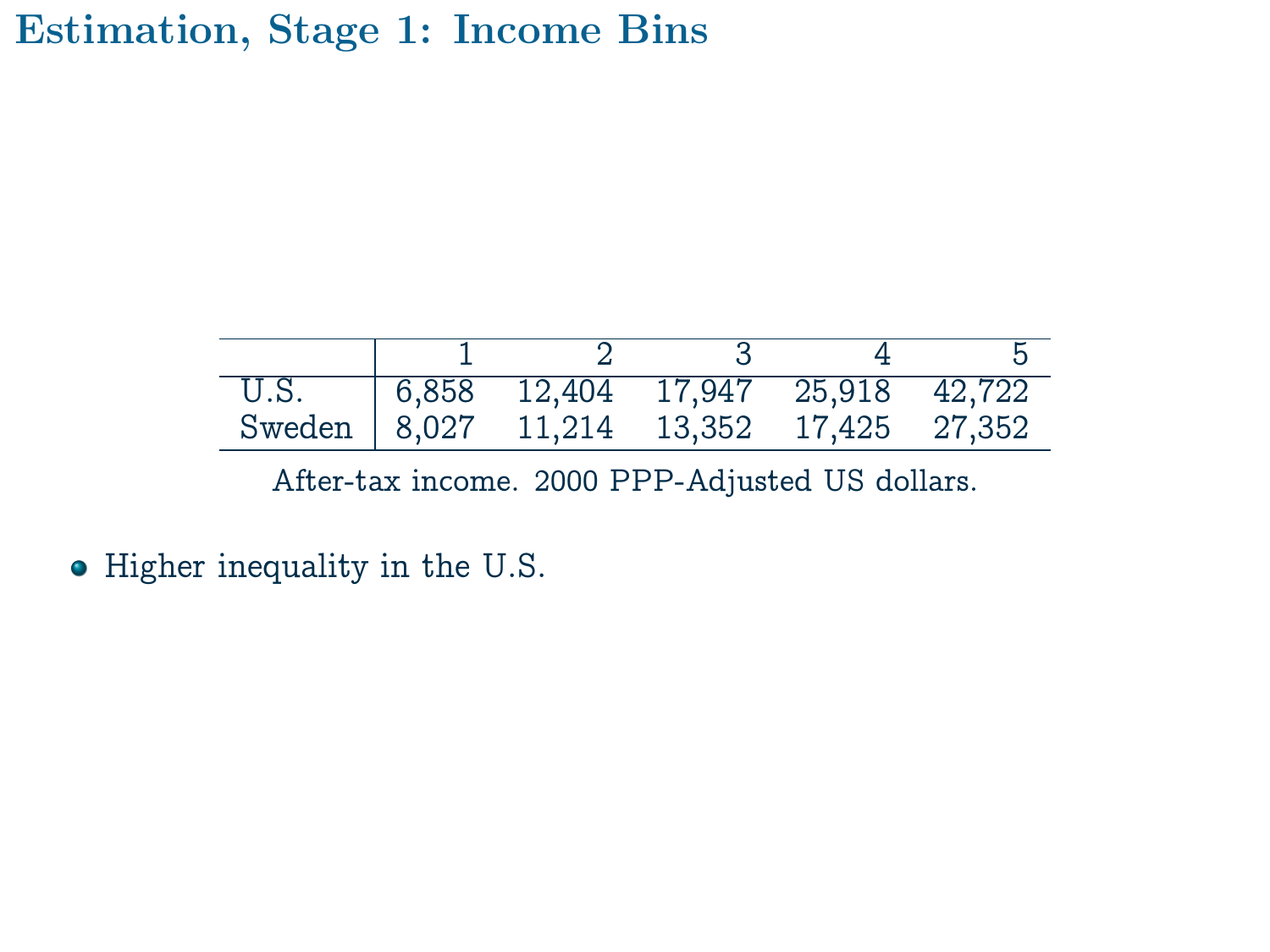### Estimation, Stage 1: Health Transition Probabilities

| U.S.      |      |           |      |      |        |           |      |           |      |      |
|-----------|------|-----------|------|------|--------|-----------|------|-----------|------|------|
| Age $65$  |      |           |      |      |        | Age 75    |      |           |      |      |
|           | Dead | Excellent | Good | Poor |        |           | Dead | Excellent | Good | Poor |
| Excellent | 1.3  | 72.8      | 21.5 | 4.4  |        | Excellent | 3.9  | 60.1      | 26.9 | 9.2  |
| Good      | 2.2  | 25.8      | 53.3 | 18.7 |        | Good      | 6.6  | 21.1      | 46.9 | 25.4 |
| Poor      | 9.6  | 6.1       | 20.7 | 63.7 |        | Poor      | 16.3 | 3.8       | 17.6 | 62.3 |
| Age $85$  |      |           |      |      |        | Age $95$  |      |           |      |      |
|           | Dead | Excellent | Good | Poor |        |           | Dead | Excellent | Good | Poor |
| Excellent | 10.5 | 46.8      | 27.1 | 15.6 |        | Excellent | 28.5 | 29.5      | 19.8 | 22.3 |
| Good      | 14.7 | 17.0      | 37.8 | 30.5 |        | Good      | 32.9 | 12.9      | 26.8 | 27.5 |
| Poor      | 28.8 | 5.1       | 13.2 | 52.9 |        | Poor      | 56.9 | 4.2       | 13.6 | 25.3 |
|           |      |           |      |      | Sweden |           |      |           |      |      |
| Age $65$  |      |           |      |      |        | Age $75$  |      |           |      |      |
|           | Dead | Excellent | Good | Poor |        |           | Dead | Excellent | Good | Poor |
| Excellent | 0.4  | 67.6      | 23.7 | 8.3  |        | Excellent | 3.8  | 54.3      | 20.8 | 21.0 |
| Good      | 2.7  | 17.6      | 44.8 | 34.8 |        | Good      | 0.8  | 16.4      | 40.0 | 42.8 |
| Poor      | 0.0  | 3.7       | 23.4 | 72.9 |        | Poor      | 18.4 | 12.1      | 10.7 | 58.9 |
| Age 85    |      |           |      |      |        | Age 89-93 |      |           |      |      |
|           | Dead | Excellent | Good | Poor |        |           | Dead | Excellent | Good | Poor |
| Excellent | 8.2  | 45.2      | 22.3 | 24.3 |        | Excellent | 25.5 | 32.7      | 24.5 | 17.4 |
| Good      | 6.1  | 5.2       | 42.6 | 46.2 |        | Good      | 16.8 | 11.8      | 33.5 | 38.0 |
| Poor      | 20.2 | 0.0       | 17.0 | 62.8 |        | Poor      | 13.9 | 0.0       | 7.4  | 78.8 |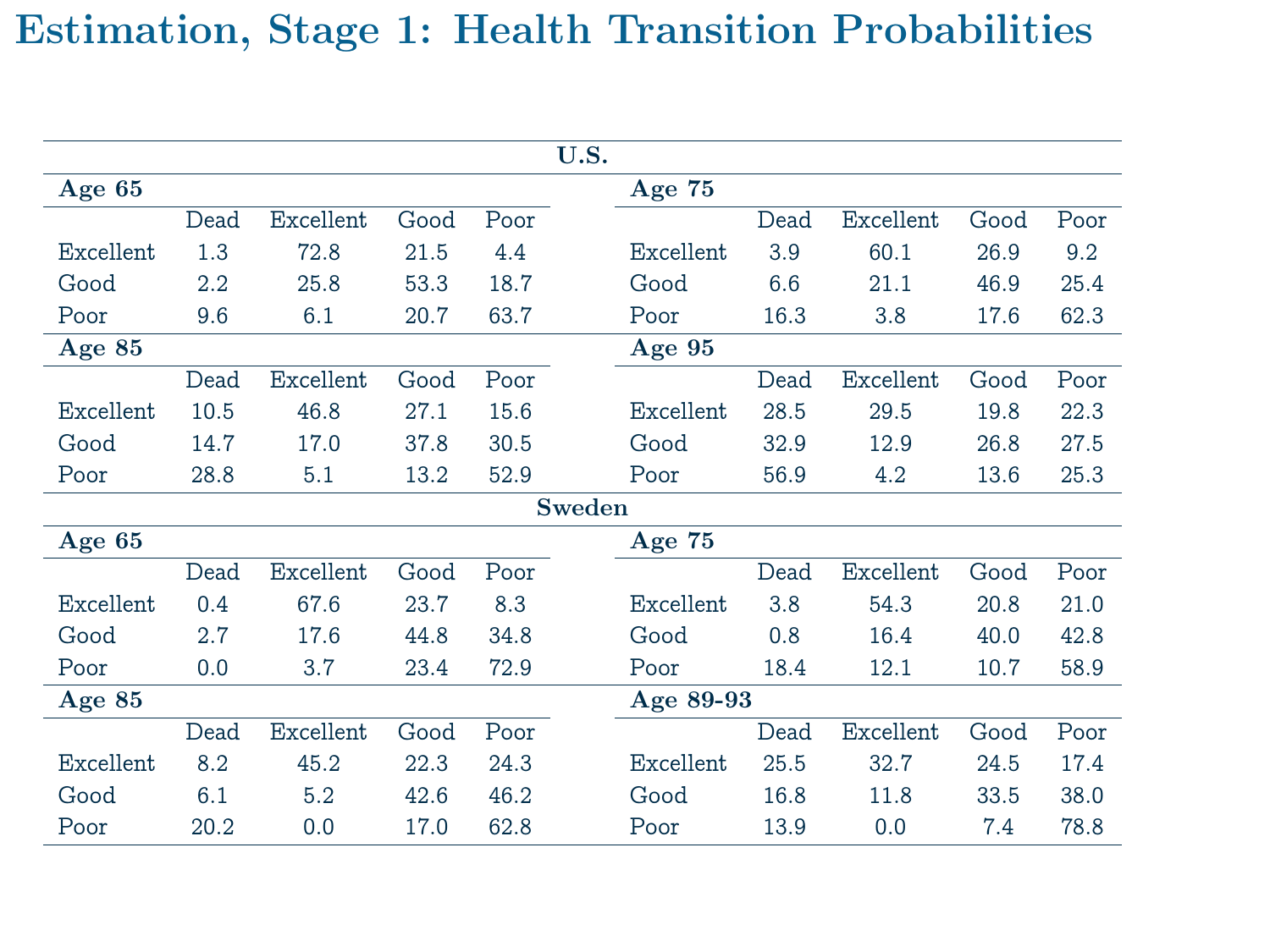Estimation, Stage 1: Housing Costs

| Parameter        | Description                              | Value |
|------------------|------------------------------------------|-------|
|                  | Maintenance cost of housing <sup>1</sup> | 0.017 |
| κ                | House selling cost                       | 0.066 |
| $\boldsymbol{r}$ | Saving interest rate <sup>1</sup>        | 0.040 |
|                  | Mortgage interest premium <sup>1</sup>   | 0.016 |

<sup>1</sup> Annualized value.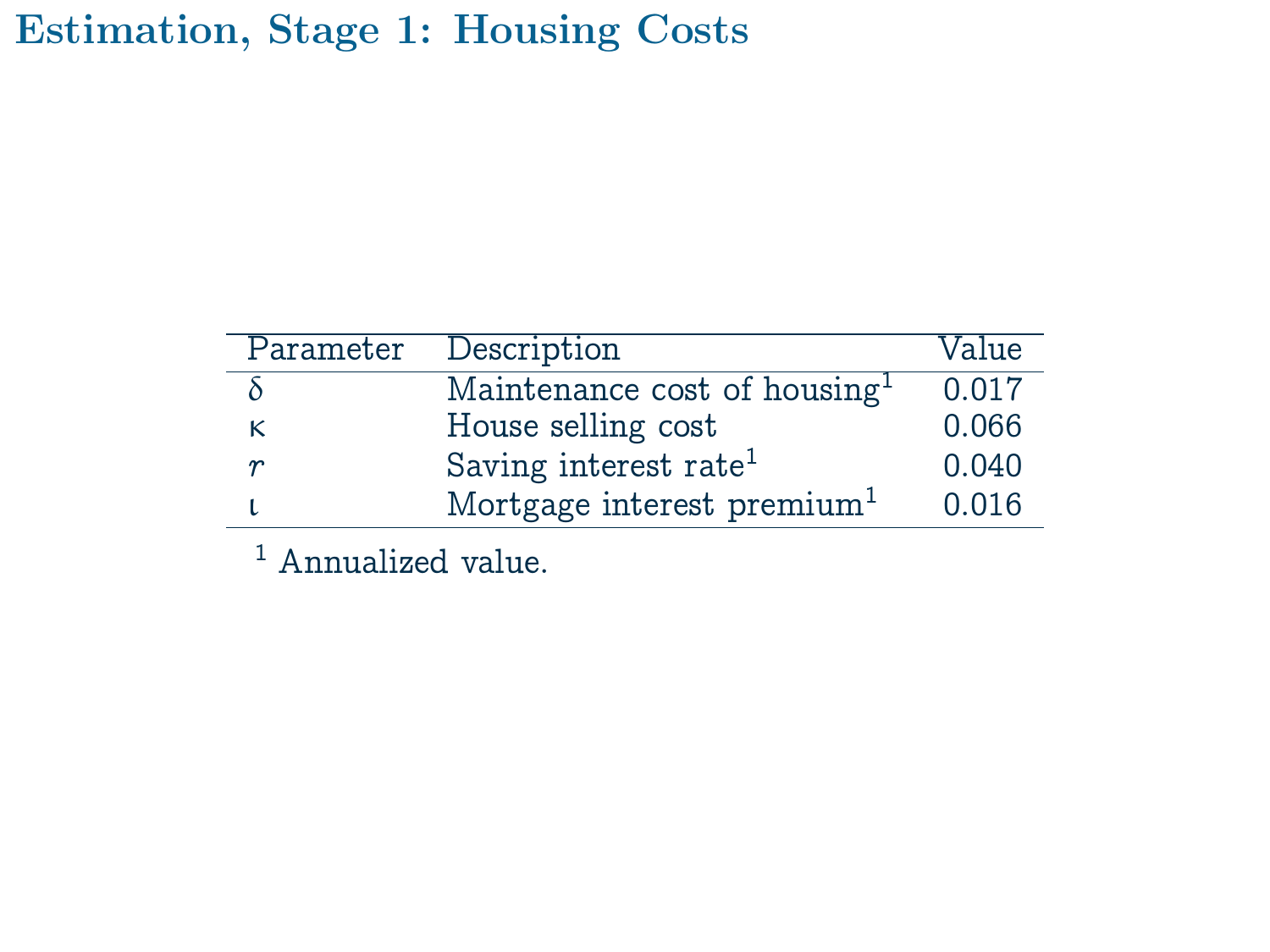### Estimation, Stage 2: Estimated Parameters

| Parameter      | Description                              | Value  |
|----------------|------------------------------------------|--------|
| ß              | Discount factor <sup>1</sup>             | 0.957  |
| η              | Consumption aggregator                   | 0.739  |
| σ              | Coefficient of RRA                       | 1.792  |
| $\omega_1$     | Extra-utility from ownership             | 2.484  |
| $\gamma$       | Strength of bequest motive               | 0.539  |
|                | Bequest utility shifter                  | 28,177 |
| $\overline{c}$ | Consumption floor per adult <sup>1</sup> | 6,398  |
| $\lambda_{65}$ | Collateral constraint for age-65         | 0.444  |
| $\lambda_{73}$ | Collateral constraint for age-73         | 0.773  |
| $\lambda_{81}$ | Collateral constraint for age-81         | 0.989  |
| $\lambda_{89}$ | Collateral constraint for age-89         | 0.998  |
| $\lambda$ 99   | Collateral constraint for age-99         | 0.996  |

<sup>1</sup> Biennial value.

Very tight collateral constraint for age 80+ (Caplin (2002)).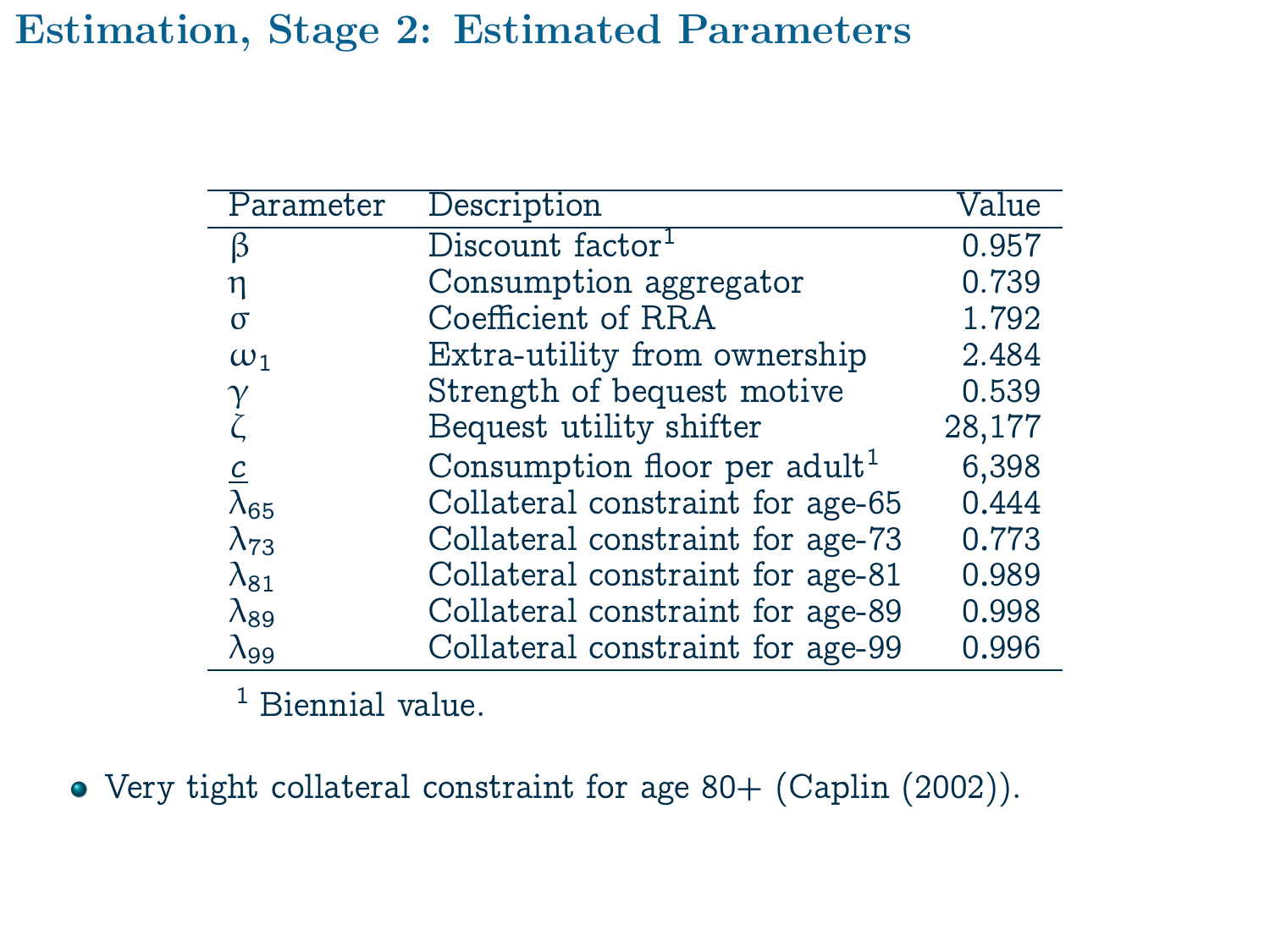#### Estimation, Stage 2: Model Fit - U.S.









(c) Median Housing Assets

(d) Median Financial Assets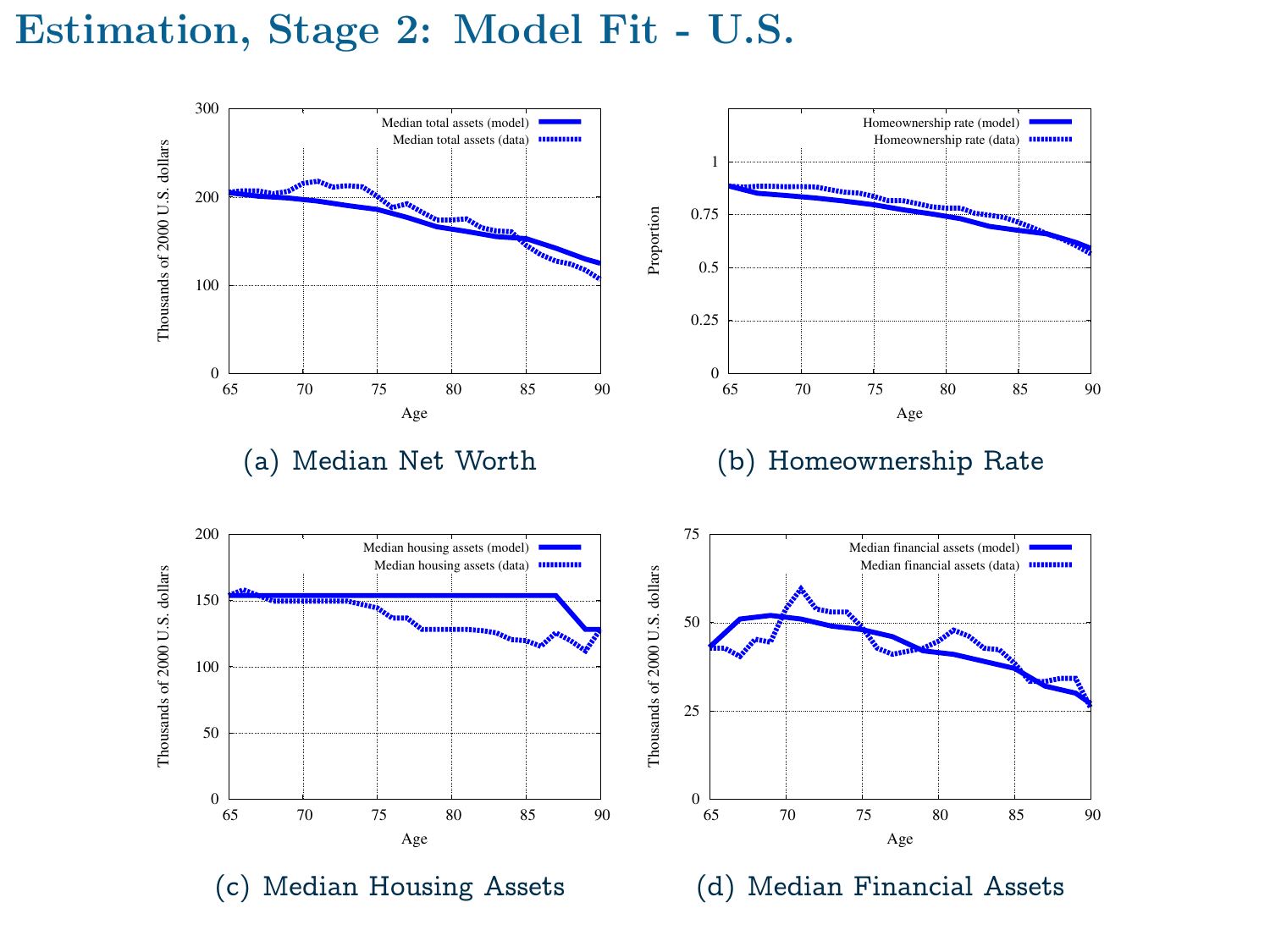#### Experiment: Swedish "Counterfactual"



(a) Median Net Worth



#### (b) Homeownership Rate

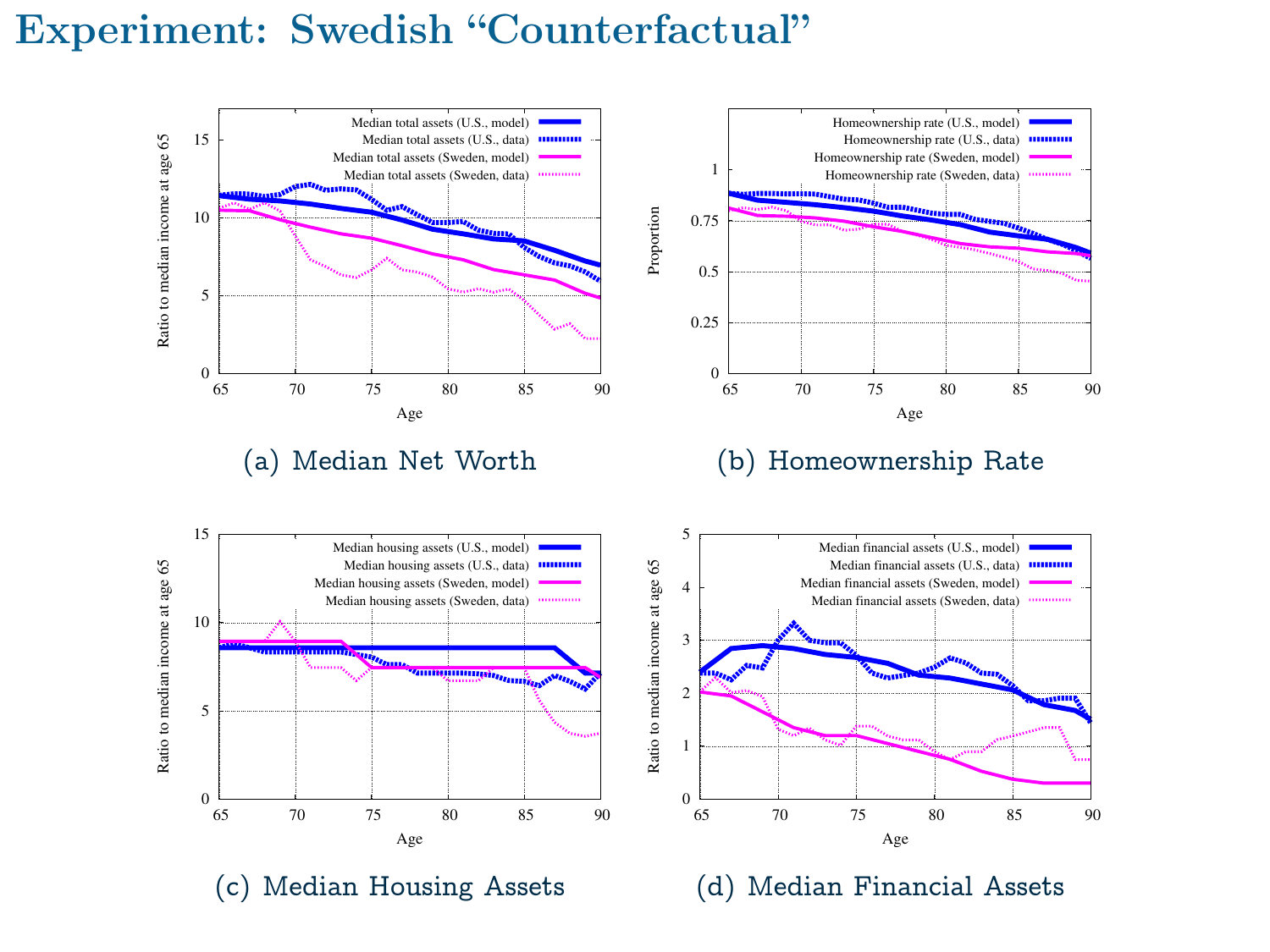### Experiment: Risk vs Initial Type Distribution



(a) Median Net Worth





(c) Median Housing Assets



(d) Median Financial Assets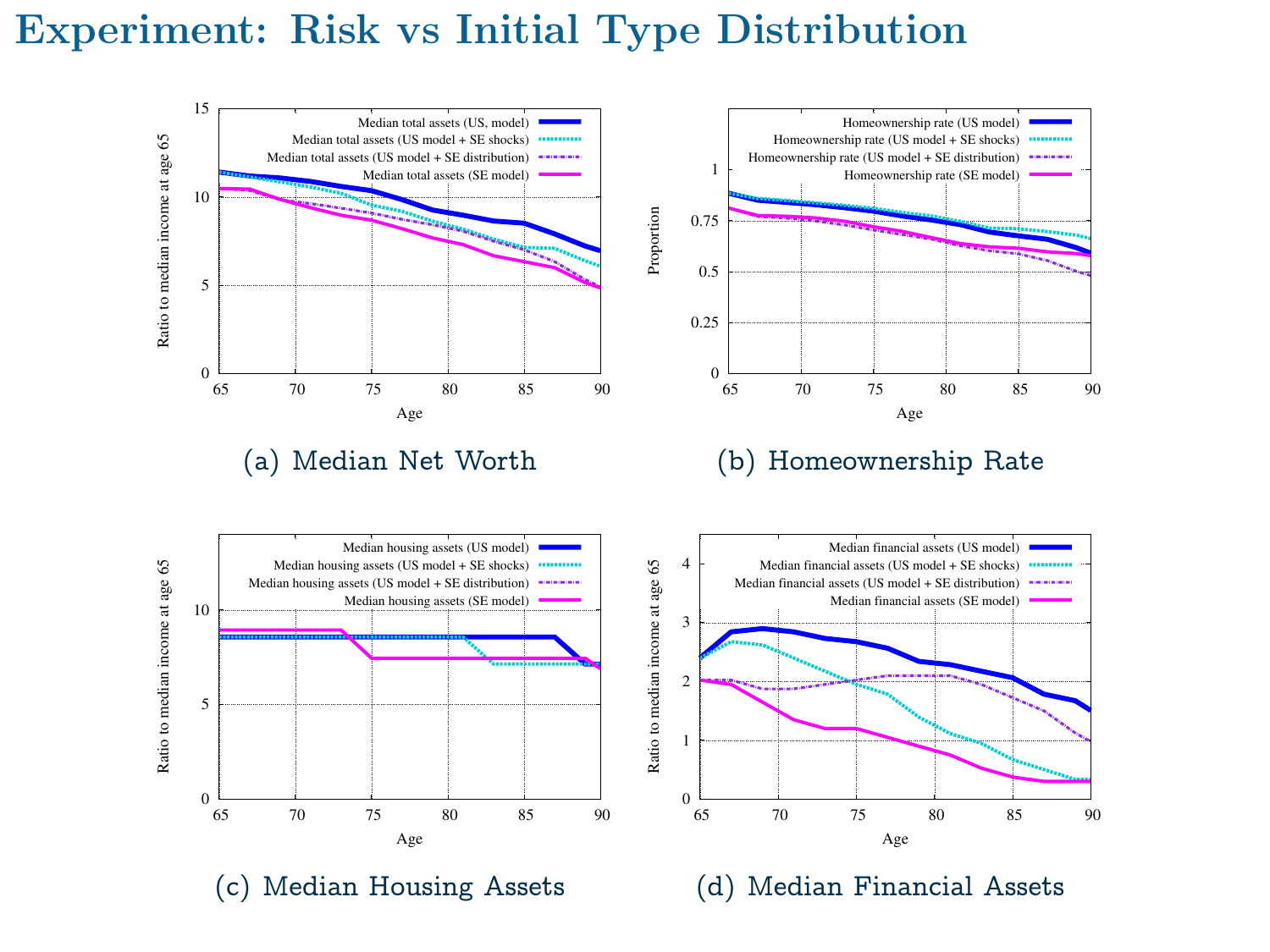#### Experiment: Which Risks?



(a) Median Net Worth





(c) Median Housing Assets



(d) Median Financial Assets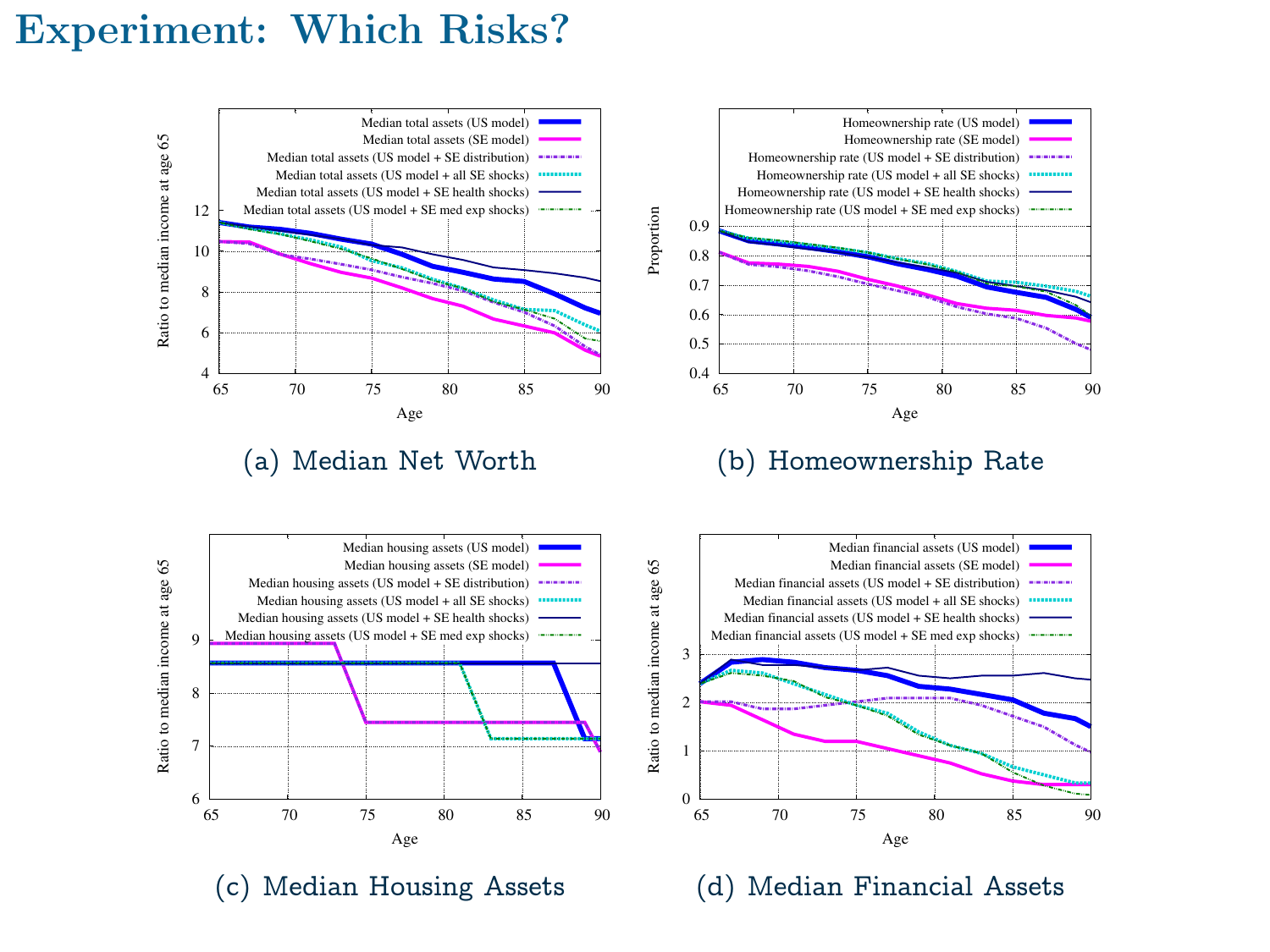### Experiment: Summary

- Use U.S.-Swedish differences in:
	- Health, mortality, and healthcare expense risks.
	- Initial (age-65) type distribution.
- Differences in healthcare expense risks account for:
	- Most of the differences in financial asset decumulation.
	- Half of the differences in net worth decumulation.
- Differences in initial type distribution account for:
	- Differences in life-cycle profiles of housing.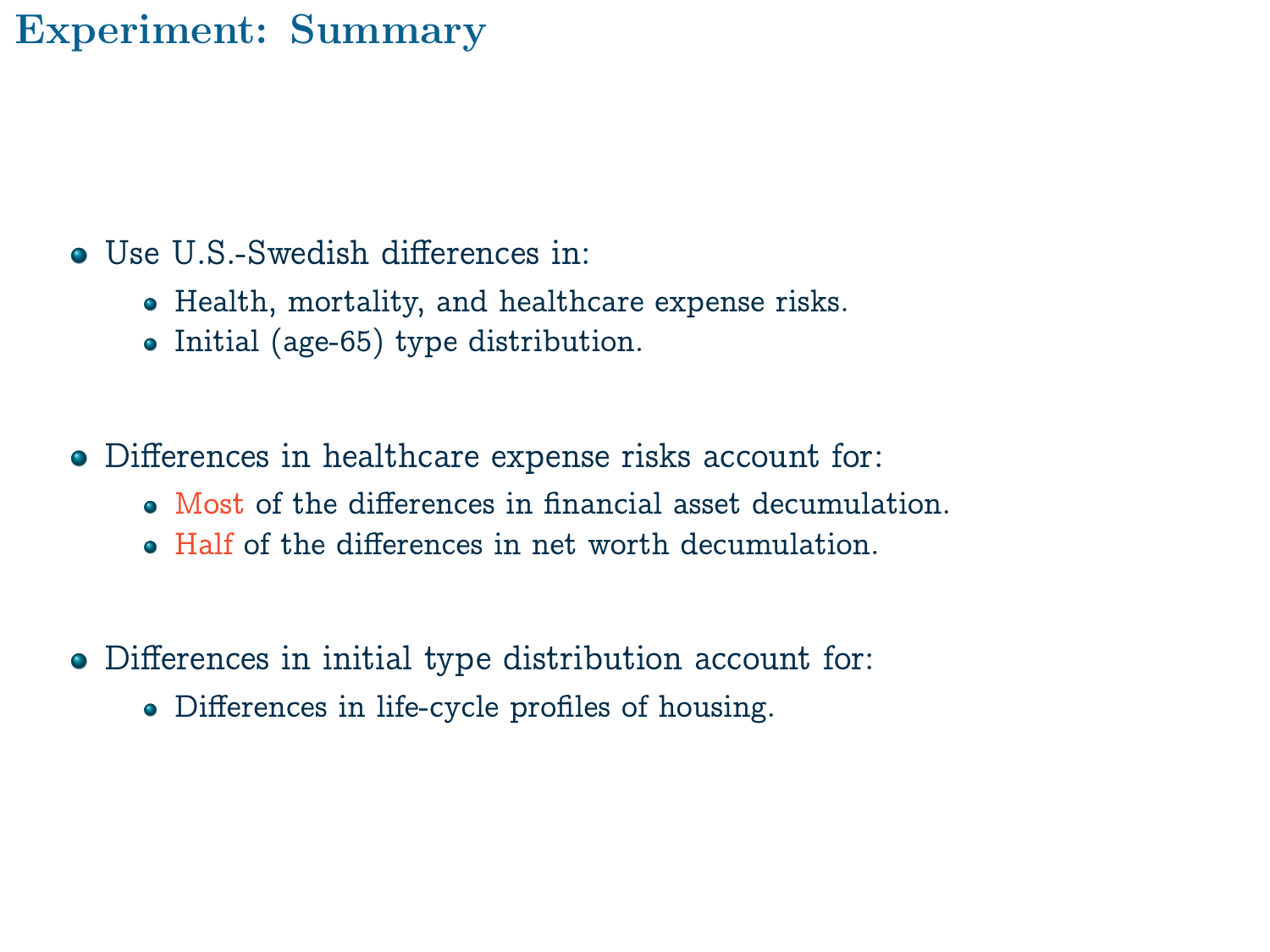## Concluding Remarks

- Health expense risks affect (dis)saving patterns of elderly households, especially financial assets.
	- Consistent with cross-country data.

Half of U.S.-Swedish differences in wealth decumulation unexplained.

- Housing and mortgage markets?
- Policy (social safety net, tax)?
- Social norm (bequest pattern)?